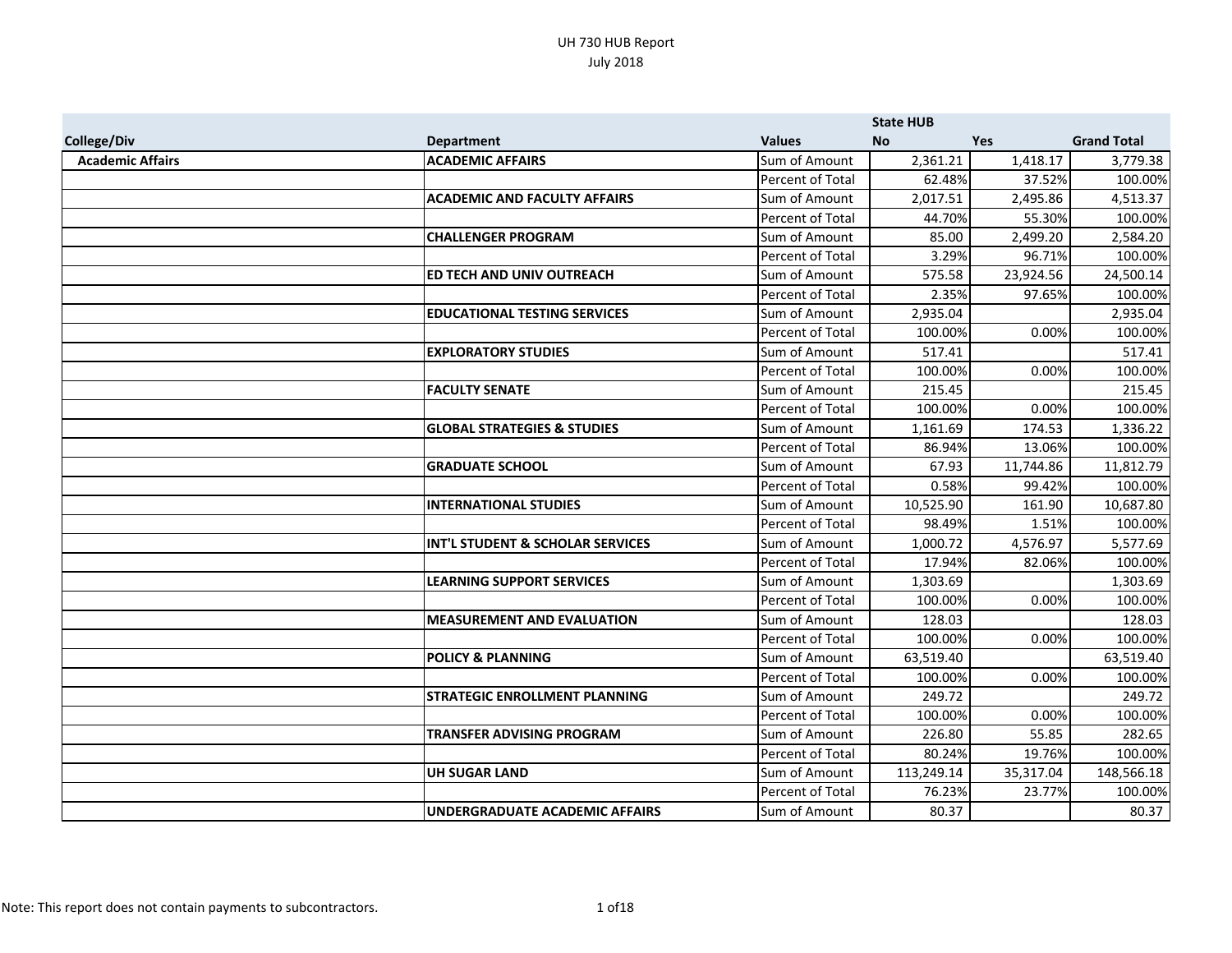|                                          |                                          |                         | <b>State HUB</b> |            |                    |
|------------------------------------------|------------------------------------------|-------------------------|------------------|------------|--------------------|
| <b>College/Div</b>                       | <b>Department</b>                        | <b>Values</b>           | <b>No</b>        | <b>Yes</b> | <b>Grand Total</b> |
| <b>Academic Affairs</b>                  | UNDERGRADUATE ACADEMIC AFFAIRS           | <b>Percent of Total</b> | 100.00%          | 0.00%      | 100.00%            |
|                                          | <b>UNDERGRADUATE STUDENT SUCCESS</b>     | Sum of Amount           | 2,076.31         | 2,777.77   | 4,854.08           |
|                                          |                                          | Percent of Total        | 42.77%           | 57.23%     | 100.00%            |
|                                          | <b>UNDERGRADUATE STUDENT SUCCESS CTR</b> | Sum of Amount           | 129.00           | 1,813.73   | 1,942.73           |
|                                          |                                          | Percent of Total        | 6.64%            | 93.36%     | 100.00%            |
|                                          | <b>WRITING CENTER</b>                    | Sum of Amount           | 388.81           |            | 388.81             |
|                                          |                                          | Percent of Total        | 100.00%          | 0.00%      | 100.00%            |
| <b>Academic Affairs Sum of Amount</b>    |                                          |                         | 202,814.71       | 86,960.44  | 289,775.15         |
| <b>Academic Affairs Percent of Total</b> |                                          |                         | 69.99%           | 30.01%     | 100.00%            |
| <b>Administration and Finance</b>        | <b>ADMINISTRATION &amp; FINANCE</b>      | Sum of Amount           | 36,082.36        | 4,964.41   | 41,046.77          |
|                                          |                                          | Percent of Total        | 87.91%           | 12.09%     | 100.00%            |
|                                          | <b>AUXILIARY SERVICES OPERATIONS</b>     | Sum of Amount           | 23,682.83        | 2,276.81   | 25,959.64          |
|                                          |                                          | Percent of Total        | 91.23%           | 8.77%      | 100.00%            |
|                                          | <b>BUDGET</b>                            | Sum of Amount           | 1,025.27         |            | 1,025.27           |
|                                          |                                          | Percent of Total        | 100.00%          | 0.00%      | 100.00%            |
|                                          | <b>BUSINESS SERVICES</b>                 | Sum of Amount           | 29.98            | 245.29     | 275.27             |
|                                          |                                          | Percent of Total        | 10.89%           | 89.11%     | 100.00%            |
|                                          | <b>BUSINESS SERVICES III</b>             | Sum of Amount           | 968.25           | 135.62     | 1,103.87           |
|                                          |                                          | Percent of Total        | 87.71%           | 12.29%     | 100.00%            |
|                                          | <b>BUSINESS SERVICES SITE II</b>         | Sum of Amount           | 115.47           |            | 115.47             |
|                                          |                                          | Percent of Total        | 100.00%          | 0.00%      | 100.00%            |
|                                          | <b>CENTRAL FACILITY SERVICES</b>         | Sum of Amount           | 4,345.87         | 3,486.38   | 7,832.25           |
|                                          |                                          | Percent of Total        | 55.49%           | 44.51%     | 100.00%            |
|                                          | <b>COUGAR CARD</b>                       | Sum of Amount           | 4,712.24         | 4,087.51   | 8,799.75           |
|                                          |                                          | Percent of Total        | 53.55%           | 46.45%     | 100.00%            |
|                                          | <b>CULLEN PERFORMANCE HALL</b>           | Sum of Amount           | 11,459.38        | 1,089.21   | 12,548.59          |
|                                          |                                          | Percent of Total        | 91.32%           | 8.68%      | 100.00%            |
|                                          | DEPT OF PUBLIC SAFETY ADMINIST           | Sum of Amount           | 158.36           | 608.60     | 766.96             |
|                                          |                                          | Percent of Total        | 20.65%           | 79.35%     | 100.00%            |
|                                          | <b>EMERGENCY MANAGEMENT</b>              | Sum of Amount           | 0.00             | 55.83      | 55.83              |
|                                          |                                          | Percent of Total        | 0.00%            | 100.00%    | 100.00%            |
|                                          | <b>ENTERPRISE SYSTEMS</b>                | Sum of Amount           | 34,581.33        | 66,480.97  | 101,062.30         |
|                                          |                                          | Percent of Total        | 34.22%           | 65.78%     | 100.00%            |
|                                          | <b>ENV HEALTH &amp; LIFE SAFETY</b>      | Sum of Amount           | 1,905.21         | 153.99     | 2,059.20           |
|                                          |                                          | Percent of Total        | 92.52%           | 7.48%      | 100.00%            |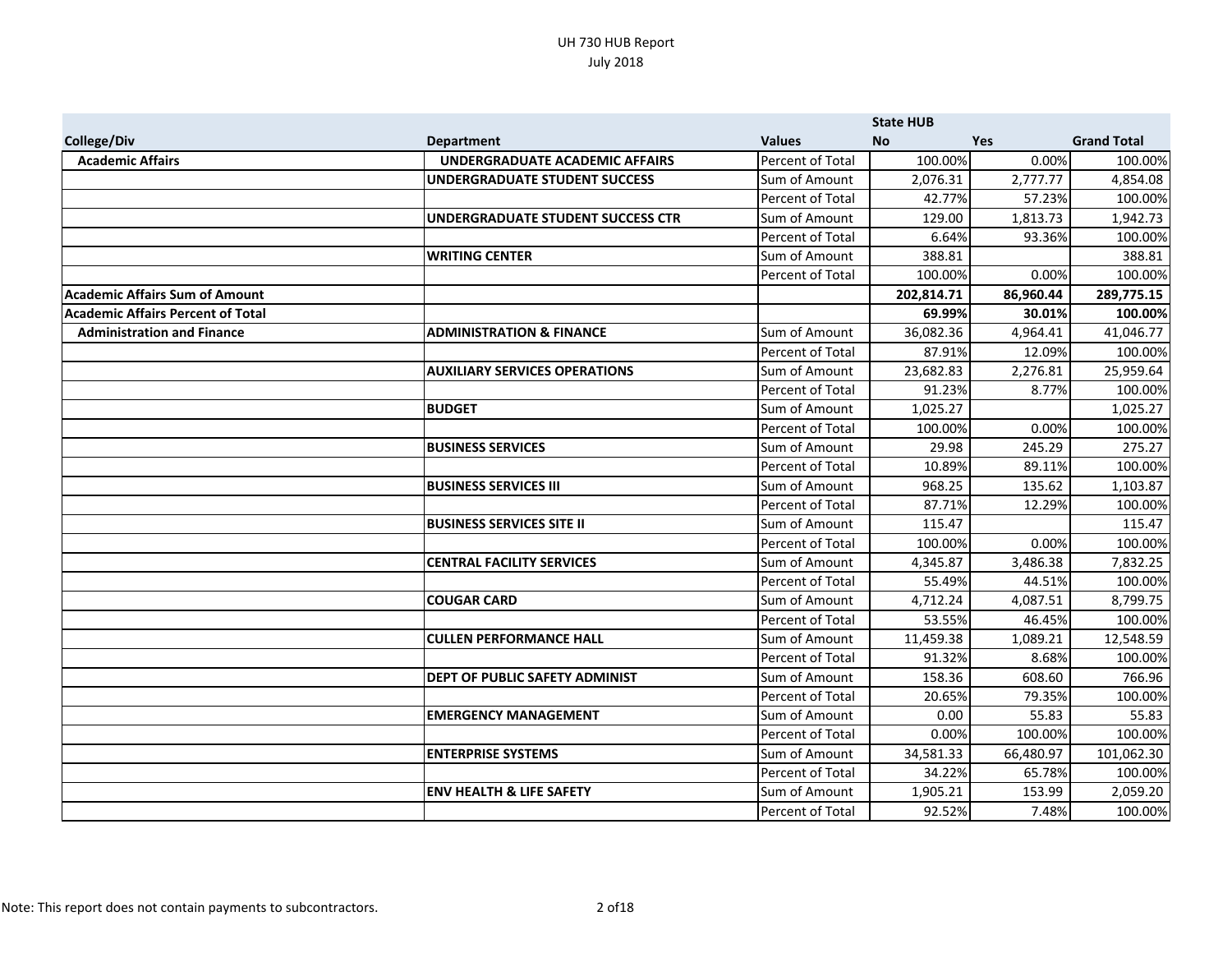|                                   |                                                |                  | <b>State HUB</b> |            |                    |
|-----------------------------------|------------------------------------------------|------------------|------------------|------------|--------------------|
| <b>College/Div</b>                | <b>Department</b>                              | <b>Values</b>    | <b>No</b>        | <b>Yes</b> | <b>Grand Total</b> |
| <b>Administration and Finance</b> | <b>FACILITIES MANAGEMENT</b>                   | Sum of Amount    | 2,932.77         | 372.11     | 3,304.88           |
|                                   |                                                | Percent of Total | 88.74%           | 11.26%     | 100.00%            |
|                                   | <b>FACILITIES OPERATION &amp; MAINT</b>        | Sum of Amount    | 35,208.20        | 557.79     | 35,765.99          |
|                                   |                                                | Percent of Total | 98.44%           | 1.56%      | 100.00%            |
|                                   | <b>FACILITIES PLANNING &amp; CONSTRUCTION</b>  | Sum of Amount    | 10,234,685.67    | 449,537.91 | 10,684,223.58      |
|                                   |                                                | Percent of Total | 95.79%           | 4.21%      | 100.00%            |
|                                   | <b>FACILITIES/CONSTRUCTION MGMT ADMIN</b>      | Sum of Amount    | 142.36           |            | 142.36             |
|                                   |                                                | Percent of Total | 100.00%          | 0.00%      | 100.00%            |
|                                   | <b>FINANCE-A&amp;F</b>                         | Sum of Amount    | 18,577.49        | 40,185.13  | 58,762.62          |
|                                   |                                                | Percent of Total | 31.61%           | 68.39%     | 100.00%            |
|                                   | <b>FINANCIAL REPORTING</b>                     | Sum of Amount    | 39,689.36        | 3,428.50   | 43,117.86          |
|                                   |                                                | Percent of Total | 92.05%           | 7.95%      | 100.00%            |
|                                   | FIRE LIFE SAFETY SERVICES                      | Sum of Amount    |                  | 126.15     | 126.15             |
|                                   |                                                | Percent of Total | 0.00%            | 100.00%    | 100.00%            |
|                                   | HIGH PERFORMANCE & COMPUTING NETWORK           | Sum of Amount    | 6,940.82         |            | 6,940.82           |
|                                   |                                                | Percent of Total | 100.00%          | 0.00%      | 100.00%            |
|                                   | <b>HUB PROGRAMS</b>                            | Sum of Amount    | 94.80            |            | 94.80              |
|                                   |                                                | Percent of Total | 100.00%          | 0.00%      | 100.00%            |
|                                   | <b>HUMAN RESOURCES</b>                         | Sum of Amount    | 20,230.47        | 2,271.03   | 22,501.50          |
|                                   |                                                | Percent of Total | 89.91%           | 10.09%     | 100.00%            |
|                                   | <b>INST - BUDGET</b>                           | Sum of Amount    | 5,465.00         |            | 5,465.00           |
|                                   |                                                | Percent of Total | 100.00%          | 0.00%      | 100.00%            |
|                                   | <b>INST - BUSINESS SERVICES</b>                | Sum of Amount    | 11,485.50        |            | 11,485.50          |
|                                   |                                                | Percent of Total | 100.00%          | 0.00%      | 100.00%            |
|                                   | <b>KUHF RADIO</b>                              | Sum of Amount    | 39,569.21        | 10,508.05  | 50,077.26          |
|                                   |                                                | Percent of Total | 79.02%           | 20.98%     | 100.00%            |
|                                   | <b>MINOR AND PLANNED PROJECTS</b>              | Sum of Amount    | 3,077,835.92     | 12,218.17  | 3,090,054.09       |
|                                   |                                                | Percent of Total | 99.60%           | 0.40%      | 100.00%            |
|                                   | <b>MINOR IN-HOUSE CONSTRUCTION</b>             | Sum of Amount    | 34,110.23        | 3,475.00   | 37,585.23          |
|                                   |                                                | Percent of Total | 90.75%           | 9.25%      | 100.00%            |
|                                   | OFFICE EQUAL OPPORTUNITY SRVS                  | Sum of Amount    | 468.60           | 93.70      | 562.30             |
|                                   |                                                | Percent of Total | 83.34%           | 16.66%     | 100.00%            |
|                                   | <b>PARKING &amp; TRANSPORTATION OPERATIONS</b> | Sum of Amount    | 509,223.49       | 15,449.09  | 524,672.58         |
|                                   |                                                | Percent of Total | 97.06%           | 2.94%      | 100.00%            |
|                                   | PHY PLANT-AUTOMOTIVE                           | Sum of Amount    | 21,207.03        | 2,469.73   | 23,676.76          |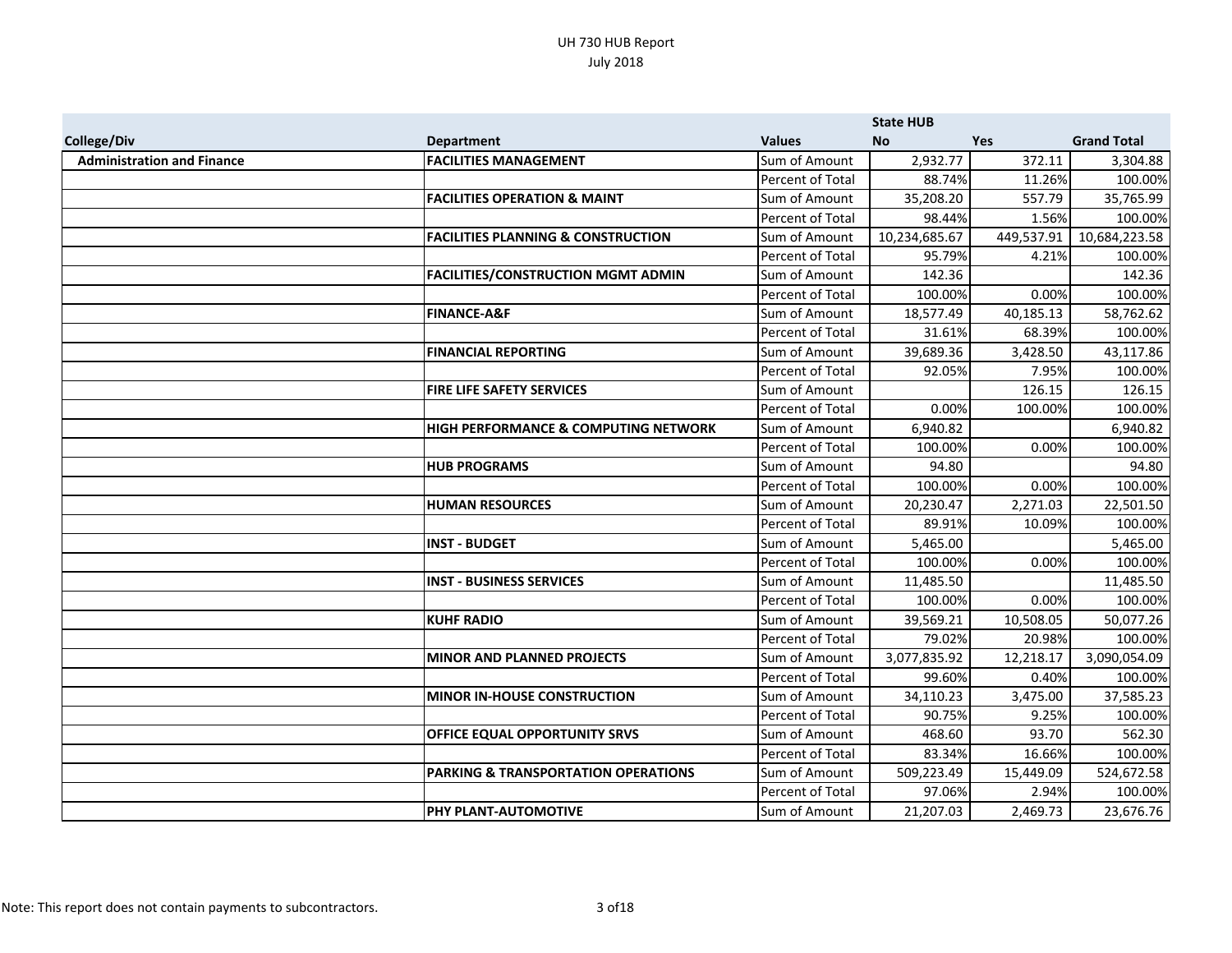|                                   |                                          |                         | <b>State HUB</b> |            |                    |
|-----------------------------------|------------------------------------------|-------------------------|------------------|------------|--------------------|
| College/Div                       | <b>Department</b>                        | <b>Values</b>           | <b>No</b>        | <b>Yes</b> | <b>Grand Total</b> |
| <b>Administration and Finance</b> | PHY PLANT-AUTOMOTIVE                     | <b>Percent of Total</b> | 89.57%           | 10.43%     | 100.00%            |
|                                   | <b>PHY PLANT-GROUNDS MAINT</b>           | Sum of Amount           | 38,785.49        | 1,318.00   | 40,103.49          |
|                                   |                                          | Percent of Total        | 96.71%           | 3.29%      | 100.00%            |
|                                   | PHY PLANT-SOLID WASTE                    | Sum of Amount           | 2,087.32         |            | 2,087.32           |
|                                   |                                          | Percent of Total        | 100.00%          | 0.00%      | 100.00%            |
|                                   | PHYSICAL PLANT                           | Sum of Amount           | 163,519.86       | 328,431.09 | 491,950.95         |
|                                   |                                          | Percent of Total        | 33.24%           | 66.76%     | 100.00%            |
|                                   | <b>PLANNING</b>                          | Sum of Amount           |                  | 7,436.52   | 7,436.52           |
|                                   |                                          | Percent of Total        | 0.00%            | 100.00%    | 100.00%            |
|                                   | <b>POLICE</b>                            | Sum of Amount           | 83,368.62        | 1,302.01   | 84,670.63          |
|                                   |                                          | Percent of Total        | 98.46%           | 1.54%      | 100.00%            |
|                                   | <b>POSTAL SERVICES OPERATIONS</b>        | Sum of Amount           | 4,599.18         | 198.78     | 4,797.96           |
|                                   |                                          | Percent of Total        | 95.86%           | 4.14%      | 100.00%            |
|                                   | PRINTING OPERATIONS                      | Sum of Amount           | 3,259.85         | 1,472.00   | 4,731.85           |
|                                   |                                          | Percent of Total        | 68.89%           | 31.11%     | 100.00%            |
|                                   | <b>PUBLIC ART</b>                        | Sum of Amount           | 12,383.32        | 255.99     | 12,639.31          |
|                                   |                                          | Percent of Total        | 97.97%           | 2.03%      | 100.00%            |
|                                   | <b>PUBLIC SAFETY SYSTEMS</b>             | Sum of Amount           | 2,068.50         |            | 2,068.50           |
|                                   |                                          | Percent of Total        | 100.00%          | 0.00%      | 100.00%            |
|                                   | <b>PURCHASED UTILITIES</b>               | Sum of Amount           | 21,243.58        |            | 21,243.58          |
|                                   |                                          | Percent of Total        | 100.00%          | 0.00%      | 100.00%            |
|                                   | <b>REAL ESTATE SERVICES</b>              | Sum of Amount           | 3,750.00         |            | 3,750.00           |
|                                   |                                          | Percent of Total        | 100.00%          | 0.00%      | 100.00%            |
|                                   | <b>SERVICE LEVEL AGREEMENT</b>           | Sum of Amount           | 18,370.36        | 2,876.44   | 21,246.80          |
|                                   |                                          | Percent of Total        | 86.46%           | 13.54%     | 100.00%            |
|                                   | <b>STUDENT BUSINESS SERVICES</b>         | Sum of Amount           | 25,900.03        | 2,471.01   | 28,371.04          |
|                                   |                                          | Percent of Total        | 91.29%           | 8.71%      | 100.00%            |
|                                   | <b>TECHNOLOGY SERVICES &amp; SUPPORT</b> | Sum of Amount           | 162,635.86       | 240,974.48 | 403,610.34         |
|                                   |                                          | Percent of Total        | 40.30%           | 59.70%     | 100.00%            |
|                                   | <b>TV PUBLIC BROADCASTING</b>            | Sum of Amount           | 60,747.08        | 8,548.06   | 69,295.14          |
|                                   |                                          | Percent of Total        | 87.66%           | 12.34%     | 100.00%            |
|                                   | UH SPORTS & ENTERTAINMENT SVC            | Sum of Amount           | 218,560.46       |            | 218,560.46         |
|                                   |                                          | Percent of Total        | 100.00%          | 0.00%      | 100.00%            |
|                                   | <b>UIT SECURITY</b>                      | Sum of Amount           | 61,450.00        | 29,867.68  | 91,317.68          |
|                                   |                                          | Percent of Total        | 67.29%           | 32.71%     | 100.00%            |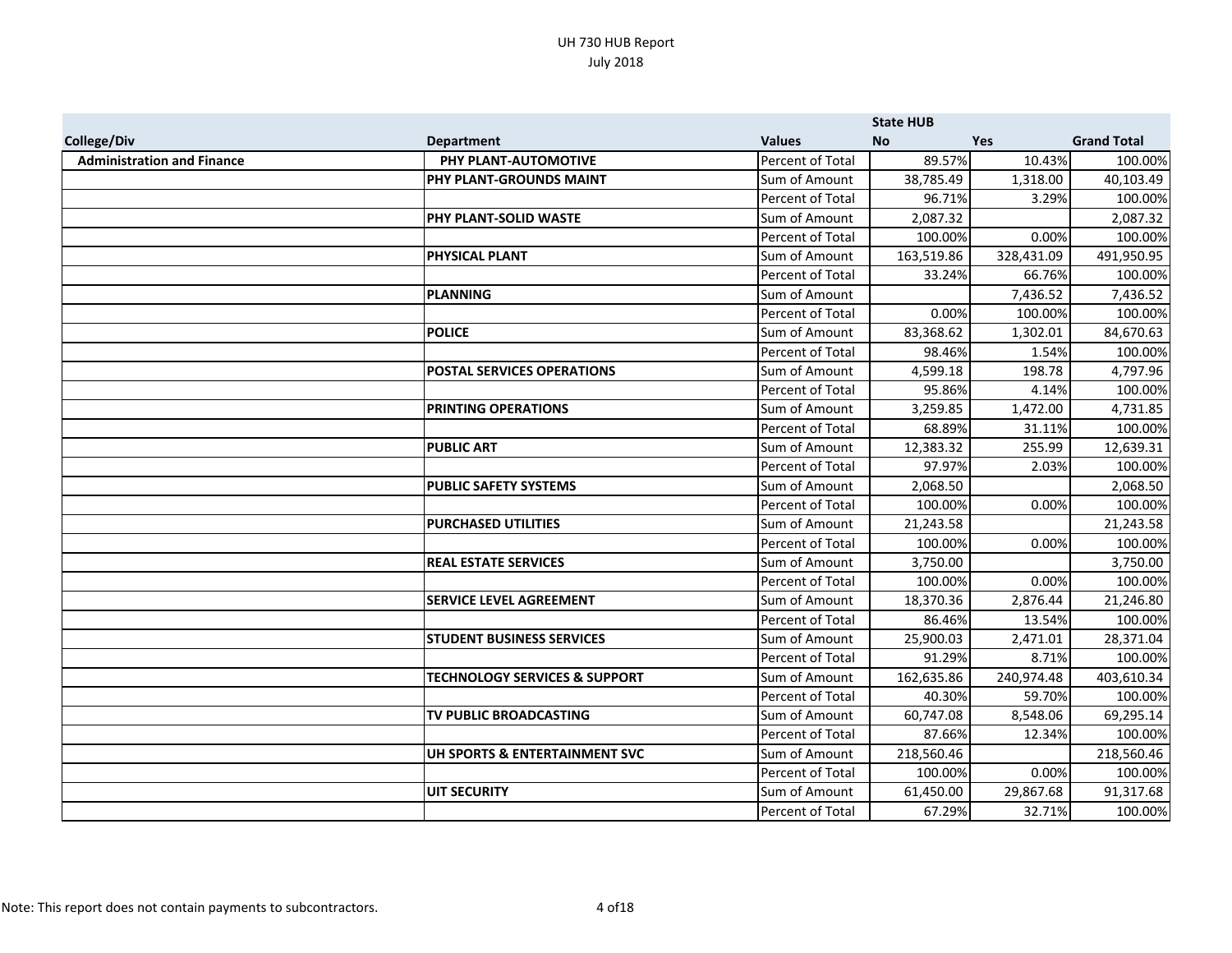|                                                    |                                             |                         | <b>State HUB</b> |              |                    |
|----------------------------------------------------|---------------------------------------------|-------------------------|------------------|--------------|--------------------|
| <b>College/Div</b>                                 | <b>Department</b>                           | <b>Values</b>           | <b>No</b>        | <b>Yes</b>   | <b>Grand Total</b> |
| <b>Administration and Finance</b>                  | UNIV PROPERTY SERVICES OPERATIONS           | Sum of Amount           | 249,660.00       |              | 249,660.00         |
|                                                    |                                             | Percent of Total        | 100.00%          | 0.00%        | 100.00%            |
|                                                    | UNIVERSITY INFORMATION TECHNOLOGY           | Sum of Amount           | 16,762.26        |              | 16,762.26          |
|                                                    |                                             | Percent of Total        | 100.00%          | 0.00%        | 100.00%            |
| <b>Administration and Finance Sum of Amount</b>    |                                             |                         | 15,326,085.24    | 1,249,429.04 | 16,575,514.28      |
| <b>Administration and Finance Percent of Total</b> |                                             |                         | 92.46%           | 7.54%        | 100.00%            |
| Architecture                                       | <b>ARCHITECTURE</b>                         | Sum of Amount           | 4,589.07         |              | 4,589.07           |
|                                                    |                                             | Percent of Total        | 100.00%          | 0.00%        | 100.00%            |
|                                                    | <b>DEAN, ARCHITECTURE</b>                   | Sum of Amount           | 65,105.05        | 56,619.58    | 121,724.63         |
|                                                    |                                             | Percent of Total        | 53.49%           | 46.51%       | 100.00%            |
| <b>Architecture Sum of Amount</b>                  |                                             |                         | 69,694.12        | 56,619.58    | 126,313.70         |
| <b>Architecture Percent of Total</b>               |                                             |                         | 55.18%           | 44.82%       | 100.00%            |
| <b>Business Administration</b>                     | <b>ACCOUNTANCY AND TAXATION</b>             | Sum of Amount           | 67.04            | 1,313.55     | 1,380.59           |
|                                                    |                                             | <b>Percent of Total</b> | 4.86%            | 95.14%       | 100.00%            |
|                                                    | <b>ACCOUNTING CERTIFICATE PROGRAM</b>       | Sum of Amount           | 2,696.67         | 115.34       | 2,812.01           |
|                                                    |                                             | Percent of Total        | 95.90%           | 4.10%        | 100.00%            |
|                                                    | <b>BAUER CAREER SERVICES CTR</b>            | Sum of Amount           | 6,812.70         | 191.66       | 7,004.36           |
|                                                    |                                             | <b>Percent of Total</b> | 97.26%           | 2.74%        | 100.00%            |
|                                                    | <b>BAUER COMMUNICATIONS</b>                 | Sum of Amount           | 16,229.01        | 15,455.63    | 31,684.64          |
|                                                    |                                             | Percent of Total        | 51.22%           | 48.78%       | 100.00%            |
|                                                    | <b>BAUER DIVISION OF TECHNOLOGY</b>         | Sum of Amount           | 4,386.19         | 865.50       | 5,251.69           |
|                                                    |                                             | Percent of Total        | 83.52%           | 16.48%       | 100.00%            |
|                                                    | <b>BAUER GRADUATE PROFESSIONAL PROGRAMS</b> | Sum of Amount           | (1.11)           |              | (1.11)             |
|                                                    |                                             | Percent of Total        | 100.00%          | 0.00%        | 100.00%            |
|                                                    | <b>CTR FOR EXECUTIVE DEVELOPMENT</b>        | Sum of Amount           | 341.22           |              | 341.22             |
|                                                    |                                             | <b>Percent of Total</b> | 100.00%          | 0.00%        | 100.00%            |
|                                                    | <b>DEAN'S OFFICE, BAUER COLLEGE</b>         | Sum of Amount           | 46,342.79        | 2,036.03     | 48,378.82          |
|                                                    |                                             | Percent of Total        | 95.79%           | 4.21%        | 100.00%            |
|                                                    | <b>DECISION AND INFORMATION SCIEN</b>       | Sum of Amount           | 1,713.31         | 7,080.70     | 8,794.01           |
|                                                    |                                             | Percent of Total        | 19.48%           | 80.52%       | 100.00%            |
|                                                    | <b>EXECUTIVE DEGREE PROGRAMS</b>            | Sum of Amount           | 31,085.10        | 207.79       | 31,292.89          |
|                                                    |                                             | Percent of Total        | 99.34%           | 0.66%        | 100.00%            |
|                                                    | <b>FINANCE-BAUER COLLEGE</b>                | Sum of Amount           | 6,572.21         | 2,204.63     | 8,776.84           |
|                                                    |                                             | Percent of Total        | 74.88%           | 25.12%       | 100.00%            |
|                                                    | <b>MANAGEMENT-BAUER COLLEGE</b>             | Sum of Amount           | 164.28           | 1,163.13     | 1,327.41           |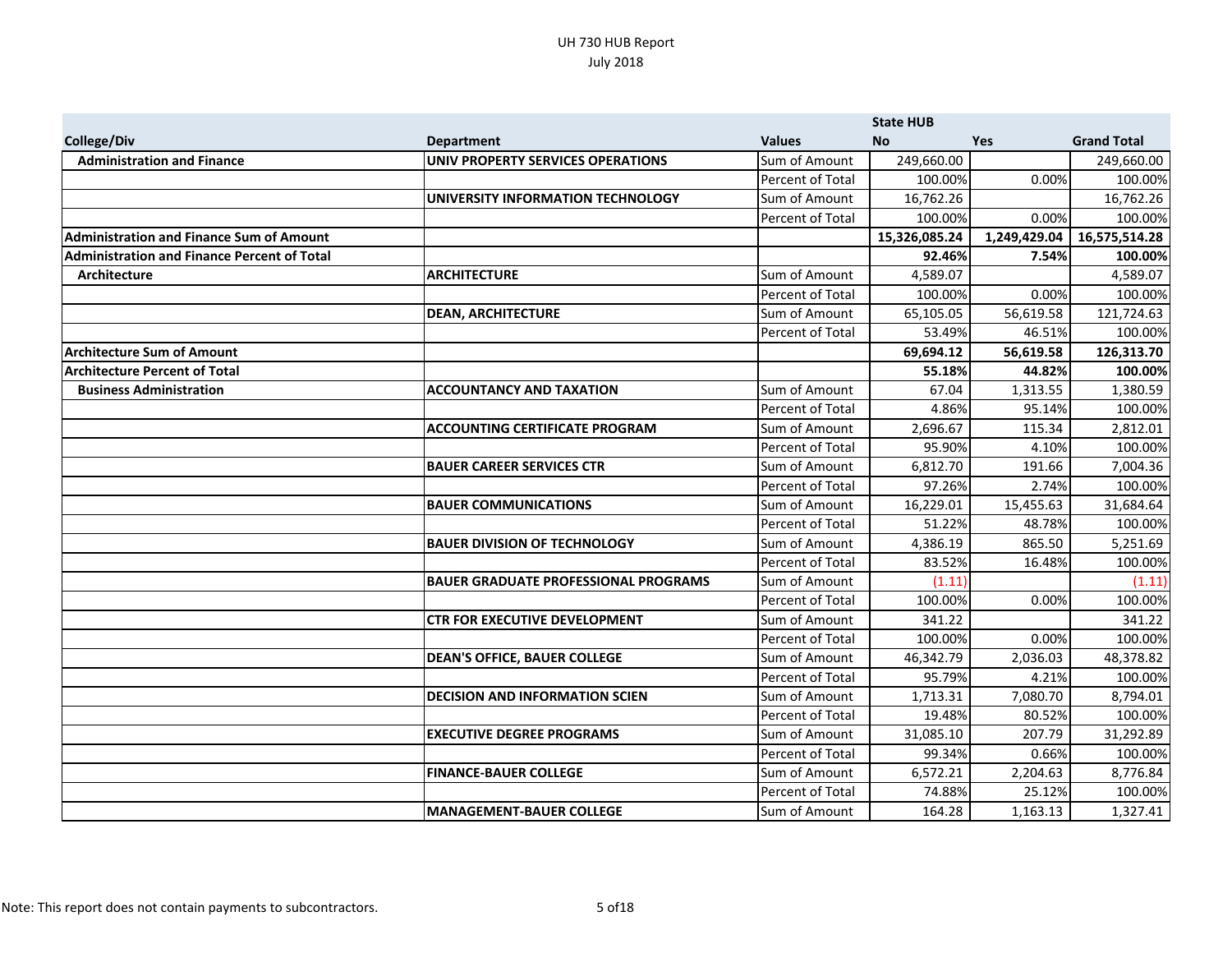|                                                 |                                           |                  | <b>State HUB</b> |            |                    |
|-------------------------------------------------|-------------------------------------------|------------------|------------------|------------|--------------------|
| <b>College/Div</b>                              | <b>Department</b>                         | <b>Values</b>    | <b>No</b>        | <b>Yes</b> | <b>Grand Total</b> |
| <b>Business Administration</b>                  | <b>MANAGEMENT-BAUER COLLEGE</b>           | Percent of Total | 12.38%           | 87.62%     | 100.00%            |
|                                                 | <b>MARKETING-BAUER COLLEGE</b>            | Sum of Amount    | 13,185.55        | 695.39     | 13,880.94          |
|                                                 |                                           | Percent of Total | 94.99%           | 5.01%      | 100.00%            |
|                                                 | <b>SALES EXCELLENCE INSTITUTE</b>         | Sum of Amount    | 458.54           | 1,332.01   | 1,790.55           |
|                                                 |                                           | Percent of Total | 25.61%           | 74.39%     | 100.00%            |
|                                                 | <b>SMALL BUSINESS DEV CENTER</b>          | Sum of Amount    | 24,274.91        | 36,636.55  | 60,911.46          |
|                                                 |                                           | Percent of Total | 39.85%           | 60.15%     | 100.00%            |
|                                                 | <b>UNDERGRAD BUSINESS PROG</b>            | Sum of Amount    | 10,813.49        | 1,408.36   | 12,221.85          |
|                                                 |                                           | Percent of Total | 88.48%           | 11.52%     | 100.00%            |
|                                                 | <b>WOLFF CTR FOR ENTREPRENEURSHIP</b>     | Sum of Amount    | 74.86            | 3,596.26   | 3,671.12           |
|                                                 |                                           | Percent of Total | 2.04%            | 97.96%     | 100.00%            |
| <b>Business Administration Sum of Amount</b>    |                                           |                  | 165,216.76       | 74,302.53  | 239,519.29         |
| <b>Business Administration Percent of Total</b> |                                           |                  | 68.98%           | 31.02%     | 100.00%            |
| <b>Chancellor/President</b>                     | <b>COMPLIANCE</b>                         | Sum of Amount    | 480.68           |            | 480.68             |
|                                                 |                                           | Percent of Total | 100.00%          | 0.00%      | 100.00%            |
|                                                 | <b>INTERCOLLEGIATE ATHLETICS</b>          | Sum of Amount    | 139,969.03       | 18,003.05  | 157,972.08         |
|                                                 |                                           | Percent of Total | 88.60%           | 11.40%     | 100.00%            |
|                                                 | <b>MEN'S BASKETBALL</b>                   | Sum of Amount    |                  | 6,409.40   | 6,409.40           |
|                                                 |                                           | Percent of Total | 0.00%            | 100.00%    | 100.00%            |
|                                                 | <b>MEN'S TRACK AND FIELD</b>              | Sum of Amount    | 3,587.01         |            | 3,587.01           |
|                                                 |                                           | Percent of Total | 100.00%          | 0.00%      | 100.00%            |
|                                                 | <b>NEIGHBORHOOD &amp; STRATEGIC INITI</b> | Sum of Amount    |                  | 65.06      | 65.06              |
|                                                 |                                           | Percent of Total | 0.00%            | 100.00%    | 100.00%            |
|                                                 | <b>OFFICE OF SPECIAL EVENTS</b>           | Sum of Amount    | 5,375.44         | 392.46     | 5,767.90           |
|                                                 |                                           | Percent of Total | 93.20%           | 6.80%      | 100.00%            |
|                                                 | <b>PRESIDENT</b>                          | Sum of Amount    | 1,443.95         | 5,306.93   | 6,750.88           |
|                                                 |                                           | Percent of Total | 21.39%           | 78.61%     | 100.00%            |
|                                                 | <b>STAFF COUNCIL</b>                      | Sum of Amount    | (235.12)         |            | (235.12)           |
|                                                 |                                           | Percent of Total | 100.00%          | 0.00%      | 100.00%            |
|                                                 | <b>UH ENERGY</b>                          | Sum of Amount    | 7,780.44         | 3,712.77   | 11,493.21          |
|                                                 |                                           | Percent of Total | 67.70%           | 32.30%     | 100.00%            |
|                                                 | <b>WOMEN'S BASKETBALL</b>                 | Sum of Amount    | 14.75            |            | 14.75              |
|                                                 |                                           | Percent of Total | 100.00%          | 0.00%      | 100.00%            |
|                                                 | <b>WOMEN'S SOCCER</b>                     | Sum of Amount    | 1,833.97         |            | 1,833.97           |
|                                                 |                                           | Percent of Total | 100.00%          | 0.00%      | 100.00%            |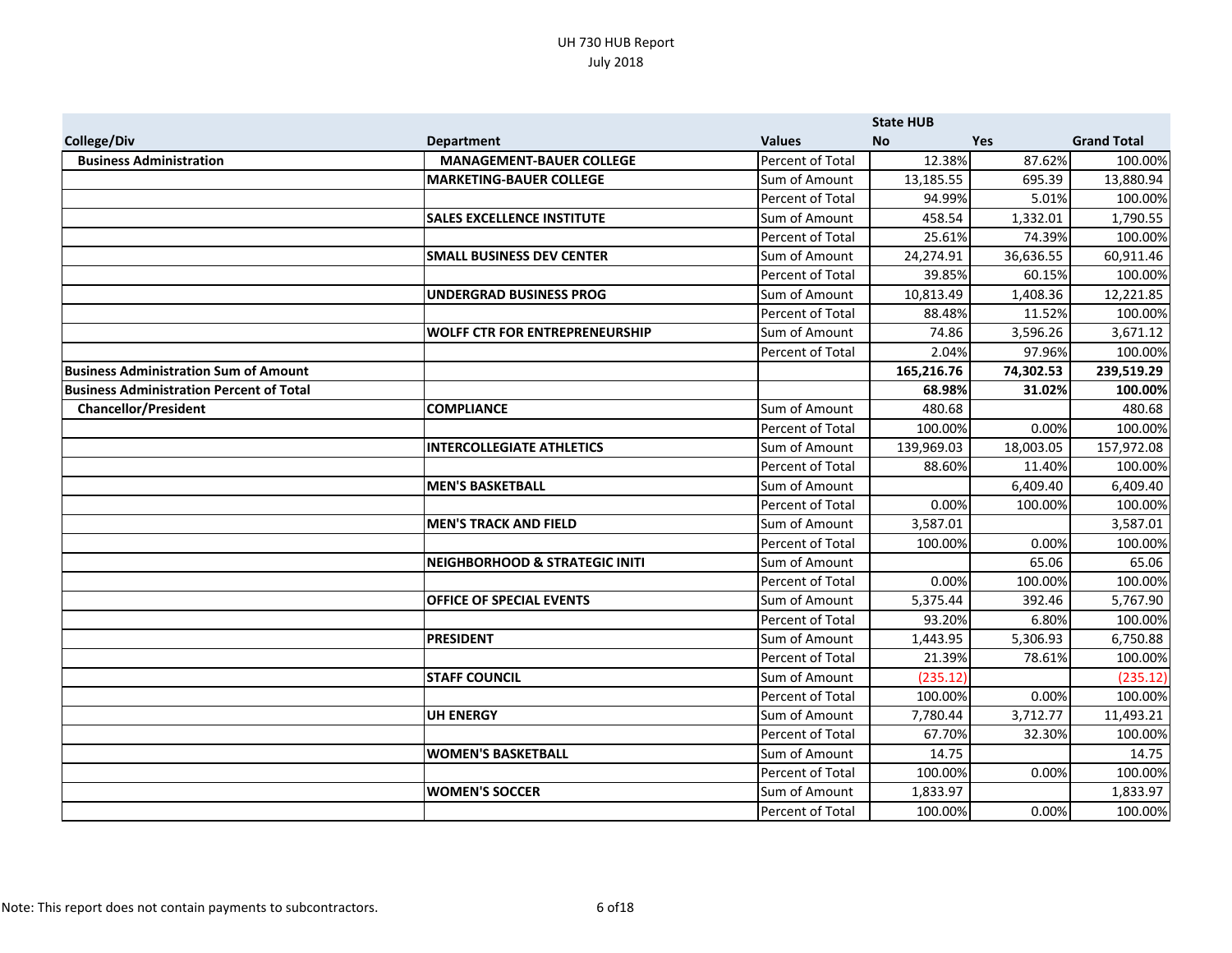|                                              |                                          |                  | <b>State HUB</b> |            |                    |
|----------------------------------------------|------------------------------------------|------------------|------------------|------------|--------------------|
| College/Div                                  | <b>Department</b>                        | <b>Values</b>    | <b>No</b>        | <b>Yes</b> | <b>Grand Total</b> |
| <b>Chancellor/President</b>                  | <b>WOMEN'S SOFTBALL</b>                  | Sum of Amount    | 103.23           | 945.00     | 1,048.23           |
|                                              |                                          | Percent of Total | 9.85%            | 90.15%     | 100.00%            |
|                                              | <b>WOMEN'S SWIMMING &amp; DIVING</b>     | Sum of Amount    | 5,421.00         |            | 5,421.00           |
|                                              |                                          | Percent of Total | 100.00%          | 0.00%      | 100.00%            |
| <b>Chancellor/President Sum of Amount</b>    |                                          |                  | 165,774.38       | 34,834.67  | 200,609.05         |
| <b>Chancellor/President Percent of Total</b> |                                          |                  | 82.64%           | 17.36%     | 100.00%            |
| <b>College of Medicine</b>                   | <b>OFFICE OF THE DEAN</b>                | Sum of Amount    | 299.80           | 13,532.11  | 13,831.91          |
|                                              |                                          | Percent of Total | 2.17%            | 97.83%     | 100.00%            |
| <b>College of Medicine Sum of Amount</b>     |                                          |                  | 299.80           | 13,532.11  | 13,831.91          |
| <b>College of Medicine Percent of Total</b>  |                                          |                  | 2.17%            | 97.83%     | 100.00%            |
| <b>College of Nursing</b>                    | <b>DEAN, SCHOOL OF NURSING</b>           | Sum of Amount    | 20,776.30        | 2,879.07   | 23,655.37          |
|                                              |                                          | Percent of Total | 87.83%           | 12.17%     | 100.00%            |
| <b>College of Nursing Sum of Amount</b>      |                                          |                  | 20,776.30        | 2,879.07   | 23,655.37          |
| <b>College of Nursing Percent of Total</b>   |                                          |                  | 87.83%           | 12.17%     | 100.00%            |
| <b>College of the Arts</b>                   | <b>ART</b>                               | Sum of Amount    | 13,706.60        | 14,432.01  | 28,138.61          |
|                                              |                                          | Percent of Total | 48.71%           | 51.29%     | 100.00%            |
|                                              | <b>BAND</b>                              | Sum of Amount    | 9,725.97         |            | 9,725.97           |
|                                              |                                          | Percent of Total | 100.00%          | 0.00%      | 100.00%            |
|                                              | <b>BLAFFER GALLERY</b>                   | Sum of Amount    | 1,505.30         | 90.00      | 1,595.30           |
|                                              |                                          | Percent of Total | 94.36%           | 5.64%      | 100.00%            |
|                                              | <b>CWMCA CENTER FOR THE ARTS</b>         | Sum of Amount    | 1,905.65         |            | 1,905.65           |
|                                              |                                          | Percent of Total | 100.00%          | 0.00%      | 100.00%            |
|                                              | <b>DEAN, COLLEGE OF THE ARTS</b>         | Sum of Amount    | 5,463.98         | 2,873.36   | 8,337.34           |
|                                              |                                          | Percent of Total | 65.54%           | 34.46%     | 100.00%            |
|                                              | <b>MUSIC</b>                             | Sum of Amount    | 65,423.38        | 2,131.40   | 67,554.78          |
|                                              |                                          | Percent of Total | 96.84%           | 3.16%      | 100.00%            |
|                                              | <b>THEATER</b>                           | Sum of Amount    | 117,661.93       | 369.87     | 118,031.80         |
|                                              |                                          | Percent of Total | 99.69%           | 0.31%      | 100.00%            |
| <b>College of the Arts Sum of Amount</b>     |                                          |                  | 215,392.81       | 19,896.64  | 235,289.45         |
| <b>College of the Arts Percent of Total</b>  |                                          |                  | 91.54%           | 8.46%      | 100.00%            |
| <b>Education</b>                             | <b>ASIAN AMERICAN STUDIES</b>            | Sum of Amount    | 824.58           |            | 824.58             |
|                                              |                                          | Percent of Total | 100.00%          | 0.00%      | 100.00%            |
|                                              | <b>CENTER FOR INFO TECH IN EDUCATION</b> | Sum of Amount    | 1,718.21         | 1,787.56   | 3,505.77           |
|                                              |                                          | Percent of Total | 49.01%           | 50.99%     | 100.00%            |
|                                              | <b>CHARTER SCHOOL</b>                    | Sum of Amount    | 3,453.04         | 1,527.68   | 4,980.72           |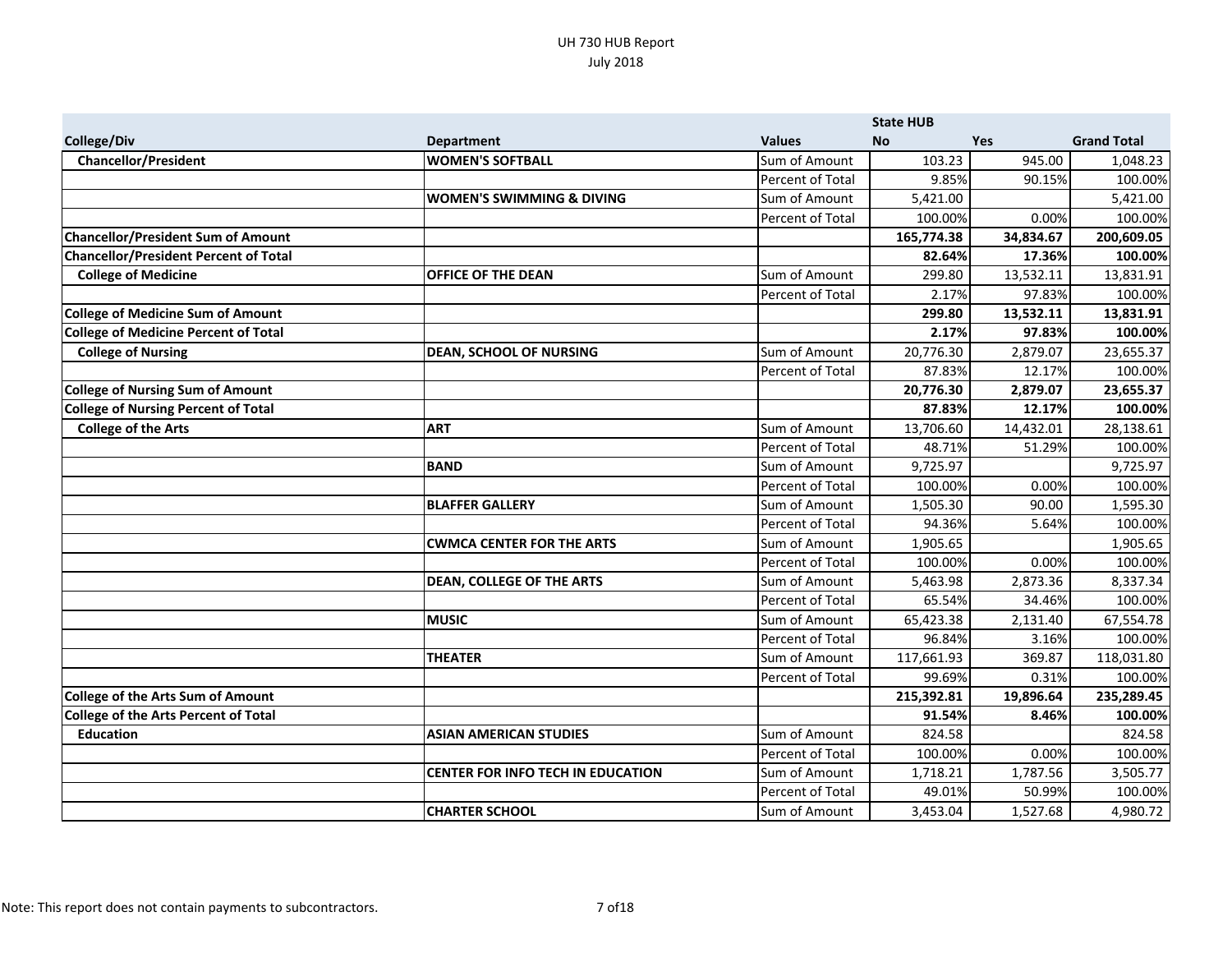|                                   |                                            |                         | <b>State HUB</b> |            |                    |
|-----------------------------------|--------------------------------------------|-------------------------|------------------|------------|--------------------|
| <b>College/Div</b>                | <b>Department</b>                          | <b>Values</b>           | <b>No</b>        | <b>Yes</b> | <b>Grand Total</b> |
| <b>Education</b>                  | <b>CHARTER SCHOOL</b>                      | <b>Percent of Total</b> | 69.33%           | 30.67%     | 100.00%            |
|                                   | <b>CONSISTENCY MGMT &amp; COOP DISCIP</b>  | Sum of Amount           | 1,299.69         |            | 1,299.69           |
|                                   |                                            | Percent of Total        | 100.00%          | 0.00%      | 100.00%            |
|                                   | <b>CURRICULUM AND INSTRUCTION</b>          | Sum of Amount           | 17,687.65        | 3,614.39   | 21,302.04          |
|                                   |                                            | Percent of Total        | 83.03%           | 16.97%     | 100.00%            |
|                                   | <b>DEAN, EDUCATION</b>                     | Sum of Amount           | 54,754.60        | 4,436.52   | 59,191.12          |
|                                   |                                            | Percent of Total        | 92.50%           | 7.50%      | 100.00%            |
|                                   | <b>ED LEADERSHIP &amp; POLICY STUDIES</b>  | Sum of Amount           | 249.67           | 213.84     | 463.51             |
|                                   |                                            | Percent of Total        | 53.87%           | 46.13%     | 100.00%            |
|                                   | PSYCH, HEALTH & LEARNING SCIENCE           | Sum of Amount           | 14,194.29        | 4,996.57   | 19,190.86          |
|                                   |                                            | Percent of Total        | 73.96%           | 26.04%     | 100.00%            |
| <b>Education Sum of Amount</b>    |                                            |                         | 94,181.73        | 16,576.56  | 110,758.29         |
| <b>Education Percent of Total</b> |                                            |                         | 85.03%           | 14.97%     | 100.00%            |
| <b>Engineering</b>                | <b>BIOMEDICAL ENGINEERING</b>              | Sum of Amount           | 91,227.86        | 1,149.33   | 92,377.19          |
|                                   |                                            | Percent of Total        | 98.76%           | 1.24%      | 100.00%            |
|                                   | <b>CHEMICAL ENGINEERING</b>                | Sum of Amount           | 200,734.91       | 4,223.99   | 204,958.90         |
|                                   |                                            | Percent of Total        | 97.94%           | 2.06%      | 100.00%            |
|                                   | <b>CIVIL ENGINEERING</b>                   | Sum of Amount           | 120,721.45       | 24,560.64  | 145,282.09         |
|                                   |                                            | Percent of Total        | 83.09%           | 16.91%     | 100.00%            |
|                                   | <b>COMPOSITE ENGR APPLICATIONS CT</b>      | Sum of Amount           | 106.25           |            | 106.25             |
|                                   |                                            | Percent of Total        | 100.00%          | 0.00%      | 100.00%            |
|                                   | <b>DEAN, ENGINEERING</b>                   | Sum of Amount           | 16,992.71        | 12,242.50  | 29,235.21          |
|                                   |                                            | Percent of Total        | 58.12%           | 41.88%     | 100.00%            |
|                                   | <b>ELECTRICAL ENGINEERING</b>              | Sum of Amount           | 200,417.06       | 6,120.49   | 206,537.55         |
|                                   |                                            | Percent of Total        | 97.04%           | 2.96%      | 100.00%            |
|                                   | <b>ENGINEERING SERVICES</b>                | Sum of Amount           | 5,739.53         | 2,290.78   | 8,030.31           |
|                                   |                                            | Percent of Total        | 71.47%           | 28.53%     | 100.00%            |
|                                   | <b>INDUSTRIAL ENGINEERING</b>              | Sum of Amount           | 7,002.48         | 1,011.58   | 8,014.06           |
|                                   |                                            | Percent of Total        | 87.38%           | 12.62%     | 100.00%            |
|                                   | <b>INTEGRATED BIO &amp; NANO SYSTEM</b>    | Sum of Amount           | 6,253.90         |            | 6,253.90           |
|                                   |                                            | Percent of Total        | 100.00%          | 0.00%      | 100.00%            |
|                                   | <b>MECHANICAL ENGINEERING</b>              | Sum of Amount           | 39,796.50        | 2,650.04   | 42,446.54          |
|                                   |                                            | Percent of Total        | 93.76%           | 6.24%      | 100.00%            |
|                                   | <b>NATL CTR FOR AIRBORNE LASER MAPPING</b> | Sum of Amount           | 2,101.26         |            | 2,101.26           |
|                                   |                                            | Percent of Total        | 100.00%          | 0.00%      | 100.00%            |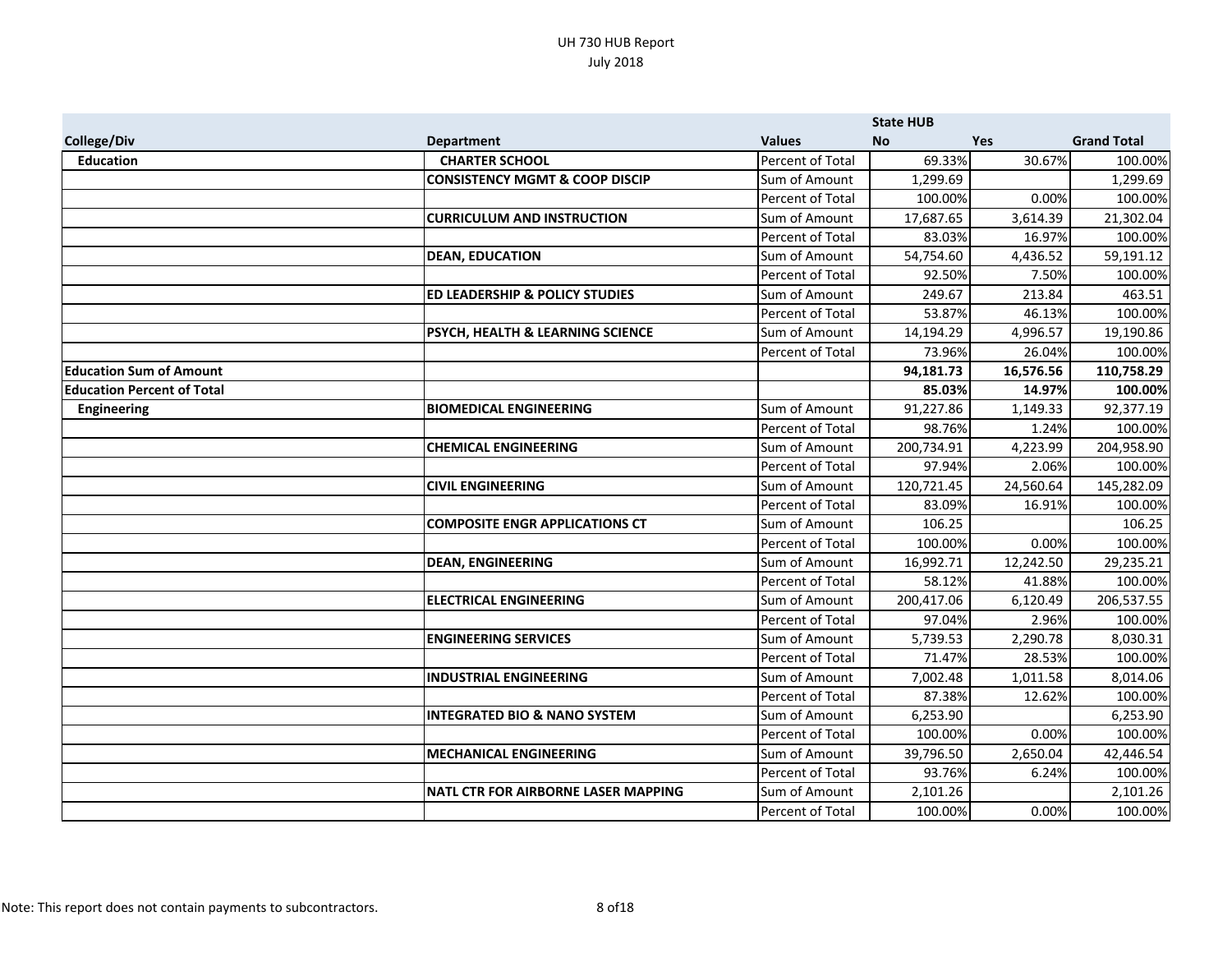|                                                         |                                           |                  | <b>State HUB</b> |            |                    |
|---------------------------------------------------------|-------------------------------------------|------------------|------------------|------------|--------------------|
| College/Div                                             | <b>Department</b>                         | <b>Values</b>    | <b>No</b>        | <b>Yes</b> | <b>Grand Total</b> |
| <b>Engineering</b>                                      | <b>PETROLEUM ENGINEERING</b>              | Sum of Amount    | 1,851.73         | 1,280.92   | 3,132.65           |
|                                                         |                                           | Percent of Total | 59.11%           | 40.89%     | 100.00%            |
| <b>Engineering Sum of Amount</b>                        |                                           |                  | 692,945.64       | 55,530.27  | 748,475.91         |
| <b>Engineering Percent of Total</b>                     |                                           |                  | 92.58%           | 7.42%      | 100.00%            |
| <b>Graduate College of Social Work</b>                  | <b>ADMISSIONS-GCSW</b>                    | Sum of Amount    | 2,860.70         | 817.95     | 3,678.65           |
|                                                         |                                           | Percent of Total | 77.76%           | 22.24%     | 100.00%            |
|                                                         | ALUMNI, CAREER & DEVELOPMENT              | Sum of Amount    | 68.01            | 1,126.13   | 1,194.14           |
|                                                         |                                           | Percent of Total | 5.70%            | 94.30%     | 100.00%            |
|                                                         | <b>AMERICAN HUMANICS</b>                  | Sum of Amount    | 200.00           |            | 200.00             |
|                                                         |                                           | Percent of Total | 100.00%          | 0.00%      | 100.00%            |
|                                                         | <b>CHILD &amp; FAMILY CENTER</b>          | Sum of Amount    | 455.84           | 351.77     | 807.61             |
|                                                         |                                           | Percent of Total | 56.44%           | 43.56%     | 100.00%            |
|                                                         | <b>CTR DRUG &amp; SOCIAL POLICY RESRC</b> | Sum of Amount    | 729.34           | 231.01     | 960.35             |
|                                                         |                                           | Percent of Total | 75.95%           | 24.05%     | 100.00%            |
|                                                         | <b>CTR FOR HEALTH EQUITY &amp; EVAL</b>   | Sum of Amount    |                  | 65.67      | 65.67              |
|                                                         |                                           | Percent of Total | 0.00%            | 100.00%    | 100.00%            |
|                                                         | <b>DEAN, SOCIAL WORK</b>                  | Sum of Amount    | 2,622.90         | 1,347.02   | 3,969.92           |
|                                                         |                                           | Percent of Total | 66.07%           | 33.93%     | 100.00%            |
|                                                         | <b>FIELD OFFICE</b>                       | Sum of Amount    | 2,064.00         |            | 2,064.00           |
|                                                         |                                           | Percent of Total | 100.00%          | 0.00%      | 100.00%            |
|                                                         | <b>GCSW INFORMATION TECHNOLOGY</b>        | Sum of Amount    | 1,227.69         | 438.40     | 1,666.09           |
|                                                         |                                           | Percent of Total | 73.69%           | 26.31%     | 100.00%            |
|                                                         | LATINA MATERNAL & FAMILY HEALTH           | Sum of Amount    |                  | 103.23     | 103.23             |
|                                                         |                                           | Percent of Total | 0.00%            | 100.00%    | 100.00%            |
|                                                         | <b>PHD PROGRAM</b>                        | Sum of Amount    |                  | 141.12     | 141.12             |
|                                                         |                                           | Percent of Total | 0.00%            | 100.00%    | 100.00%            |
| <b>Graduate College of Social Work Sum of Amount</b>    |                                           |                  | 10,228.48        | 4,622.30   | 14,850.78          |
| <b>Graduate College of Social Work Percent of Total</b> |                                           |                  | 68.88%           | 31.12%     | 100.00%            |
| <b>Honors College</b>                                   | <b>DEAN, HONORS COLLEGE</b>               | Sum of Amount    | 95,432.13        | 2,050.47   | 97,482.60          |
|                                                         |                                           | Percent of Total | 97.90%           | 2.10%      | 100.00%            |
|                                                         | <b>OFFICE OF UNDERGRADUATE RESEARCH</b>   | Sum of Amount    | 247.93           |            | 247.93             |
|                                                         |                                           | Percent of Total | 100.00%          | 0.00%      | 100.00%            |
| <b>Honors College Sum of Amount</b>                     |                                           |                  | 95,680.06        | 2,050.47   | 97,730.53          |
| <b>Honors College Percent of Total</b>                  |                                           |                  | 97.90%           | 2.10%      | 100.00%            |
| <b>Hotel and Restaurant Management</b>                  | <b>DEAN, HOTEL &amp; RESTAURANT MANAG</b> | Sum of Amount    | 16,638.61        | 24,712.57  | 41,351.18          |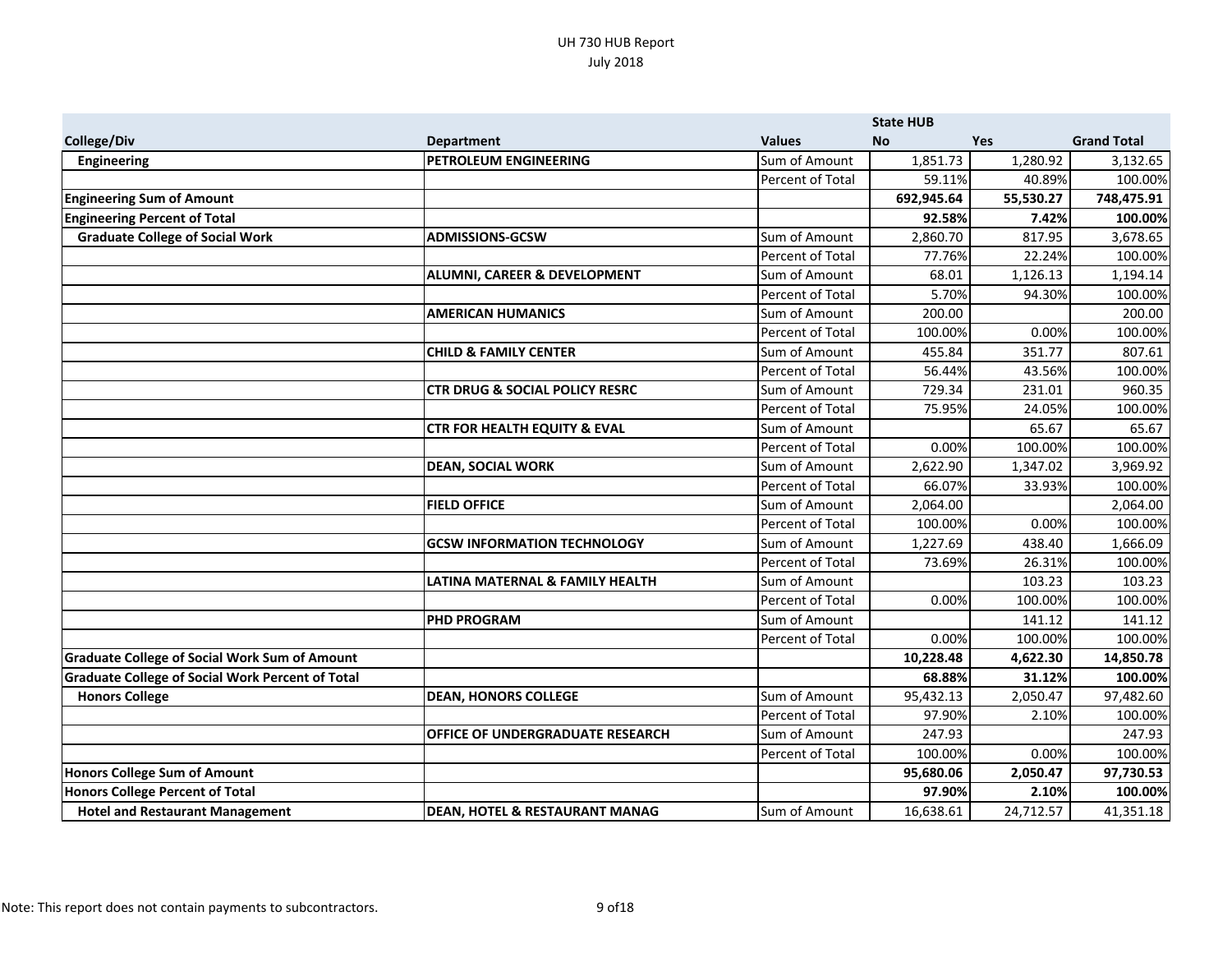|                                                         |                                                |                  | <b>State HUB</b> |            |                    |
|---------------------------------------------------------|------------------------------------------------|------------------|------------------|------------|--------------------|
| College/Div                                             | <b>Department</b>                              | <b>Values</b>    | <b>No</b>        | <b>Yes</b> | <b>Grand Total</b> |
| <b>Hotel and Restaurant Management</b>                  | <b>DEAN, HOTEL &amp; RESTAURANT MANAG</b>      | Percent of Total | 40.24%           | 59.76%     | 100.00%            |
|                                                         | HOTEL AND RESTAURANT MANAGEMENT                | Sum of Amount    | 65,317.27        | 4,281.38   | 69,598.65          |
|                                                         |                                                | Percent of Total | 93.85%           | 6.15%      | 100.00%            |
| Hotel and Restaurant Management Sum of Amount           |                                                |                  | 81,955.88        | 28,993.95  | 110,949.83         |
| <b>Hotel and Restaurant Management Percent of Total</b> |                                                |                  | 73.87%           | 26.13%     | 100.00%            |
| <b>Law Center</b>                                       | <b>ALUMNI RELATIONS, LAW</b>                   | Sum of Amount    |                  | 1,755.77   | 1,755.77           |
|                                                         |                                                | Percent of Total | 0.00%            | 100.00%    | 100.00%            |
|                                                         | <b>BLAKELEY INSTITUTE</b>                      | Sum of Amount    | 217.29           |            | 217.29             |
|                                                         |                                                | Percent of Total | 100.00%          | 0.00%      | 100.00%            |
|                                                         | <b>BUSINESS SERVICES, LAW</b>                  | Sum of Amount    | 4,364.44         | 3,653.88   | 8,018.32           |
|                                                         |                                                | Percent of Total | 54.43%           | 45.57%     | 100.00%            |
|                                                         | <b>CAREER SERVICES, LAW</b>                    | Sum of Amount    | 264.44           | 191.32     | 455.76             |
|                                                         |                                                | Percent of Total | 58.02%           | 41.98%     | 100.00%            |
|                                                         | <b>CENTER PROGRAMS, LAW</b>                    | Sum of Amount    | 3,460.27         | 93.67      | 3,553.94           |
|                                                         |                                                | Percent of Total | 97.36%           | 2.64%      | 100.00%            |
|                                                         | <b>DEAN, LAW</b>                               | Sum of Amount    | 600.00           | 4,983.16   | 5,583.16           |
|                                                         |                                                | Percent of Total | 10.75%           | 89.25%     | 100.00%            |
|                                                         | <b>FACILITIES, LAW</b>                         | Sum of Amount    | 726.38           |            | 726.38             |
|                                                         |                                                | Percent of Total | 100.00%          | 0.00%      | 100.00%            |
|                                                         | <b>FACULTY SUPPORT LAW</b>                     | Sum of Amount    | 440.26           | 1,251.32   | 1,691.58           |
|                                                         |                                                | Percent of Total | 26.03%           | 73.97%     | 100.00%            |
|                                                         | <b>INNOCENCE PROGRAM</b>                       | Sum of Amount    | 42.12            |            | 42.12              |
|                                                         |                                                | Percent of Total | 100.00%          | 0.00%      | 100.00%            |
|                                                         | <b>INST OF HIGHER EDU &amp; GOVERNANCE LAW</b> | Sum of Amount    | 467.15           |            | 467.15             |
|                                                         |                                                | Percent of Total | 100.00%          | 0.00%      | 100.00%            |
|                                                         | <b>LAW</b>                                     | Sum of Amount    | 3,000.00         |            | 3,000.00           |
|                                                         |                                                | Percent of Total | 100.00%          | 0.00%      | 100.00%            |
|                                                         | <b>LAW INFORMATION TECHNOLOGY</b>              | Sum of Amount    | 372.34           | 21,256.80  | 21,629.14          |
|                                                         |                                                | Percent of Total | 1.72%            | 98.28%     | 100.00%            |
|                                                         | <b>LAW LIBRARY</b>                             | Sum of Amount    | 9,581.78         | 31,583.45  | 41,165.23          |
|                                                         |                                                | Percent of Total | 23.28%           | 76.72%     | 100.00%            |
|                                                         | LEGAL AID CLINIC, LAW                          | Sum of Amount    | 550.20           | 846.19     | 1,396.39           |
|                                                         |                                                | Percent of Total | 39.40%           | 60.60%     | 100.00%            |
|                                                         | PUBLIC RELS & MARKETING, LAW                   | Sum of Amount    | 4,256.47         |            | 4,256.47           |
|                                                         |                                                | Percent of Total | 100.00%          | 0.00%      | 100.00%            |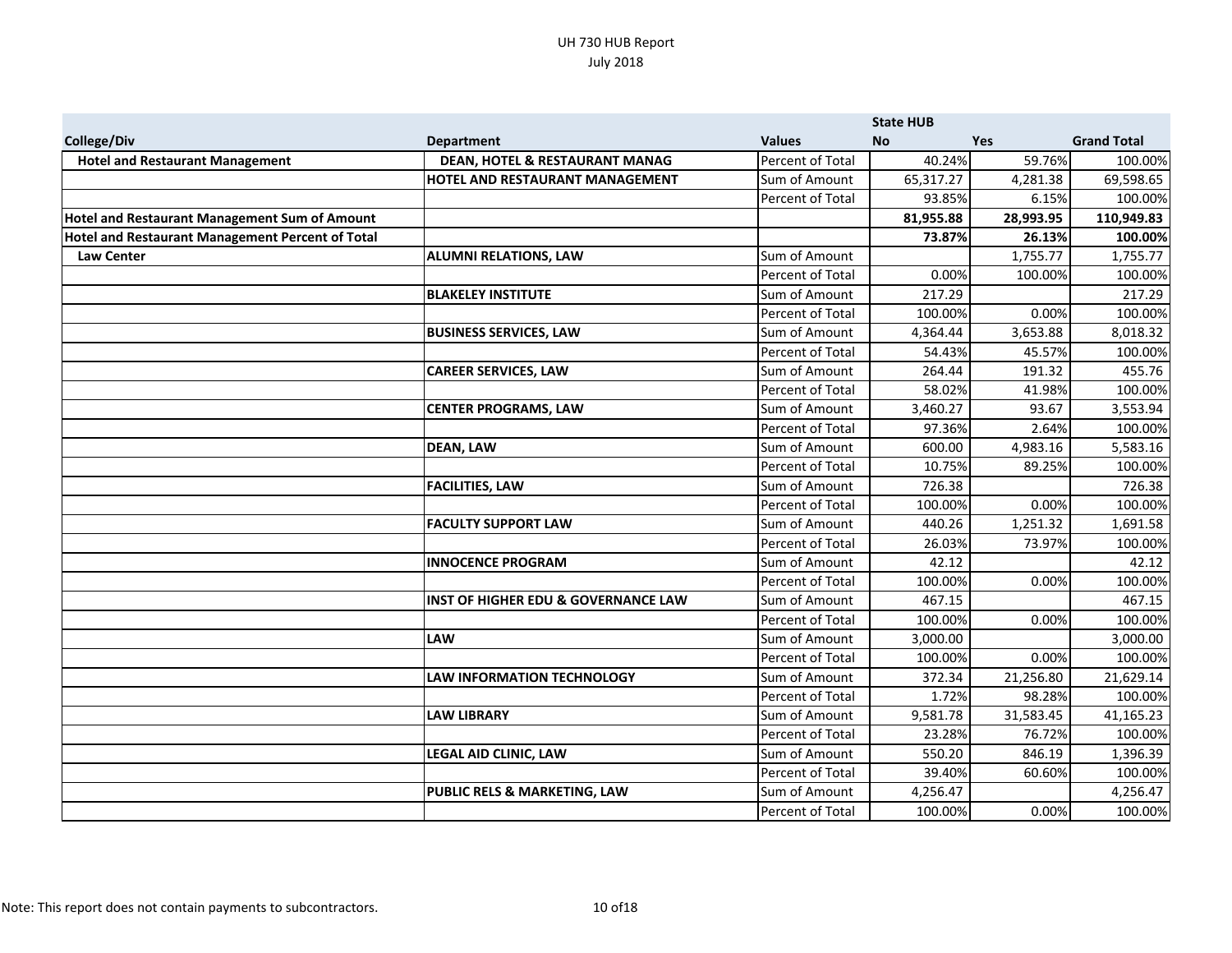|                                         |                                         |                         | <b>State HUB</b> |            |                    |
|-----------------------------------------|-----------------------------------------|-------------------------|------------------|------------|--------------------|
| College/Div                             | <b>Department</b>                       | <b>Values</b>           | No.              | <b>Yes</b> | <b>Grand Total</b> |
| <b>Law Center</b>                       | <b>STUDENT SERVICES, LAW</b>            | Sum of Amount           | 29,219.70        | 913.06     | 30,132.76          |
|                                         |                                         | Percent of Total        | 96.97%           | 3.03%      | 100.00%            |
| <b>Law Center Sum of Amount</b>         |                                         |                         | 57,562.84        | 66,528.62  | 124,091.46         |
| <b>Law Center Percent of Total</b>      |                                         |                         | 46.39%           | 53.61%     | 100.00%            |
| <b>Liberal Arts and Social Sciences</b> | <b>AEROSPACE STUDIES</b>                | Sum of Amount           | 107.40           | 33.43      | 140.83             |
|                                         |                                         | Percent of Total        | 76.26%           | 23.74%     | 100.00%            |
|                                         | <b>AFRICAN-AMERICAN STUDIES</b>         | Sum of Amount           | 371.47           | 387.70     | 759.17             |
|                                         |                                         | Percent of Total        | 48.93%           | 51.07%     | 100.00%            |
|                                         | <b>ARTE PUBLICO</b>                     | Sum of Amount           | 42,108.04        |            | 42,108.04          |
|                                         |                                         | Percent of Total        | 100.00%          | 0.00%      | 100.00%            |
|                                         | <b>CENTER FOR PUBLIC HISTORY</b>        | Sum of Amount           | 6,956.03         | 65.42      | 7,021.45           |
|                                         |                                         | Percent of Total        | 99.07%           | 0.93%      | 100.00%            |
|                                         | <b>COMMUNICATION</b>                    | Sum of Amount           | 8,023.55         | 214.62     | 8,238.17           |
|                                         |                                         | Percent of Total        | 97.39%           | 2.61%      | 100.00%            |
|                                         | <b>COMMUNICATIONS DISORDERS</b>         | Sum of Amount           | 9,216.10         | 2,715.56   | 11,931.66          |
|                                         |                                         | Percent of Total        | 77.24%           | 22.76%     | 100.00%            |
|                                         | <b>COMPARATIVE CULTURAL STUDIES</b>     | Sum of Amount           | 41.97            | 3,938.92   | 3,980.89           |
|                                         |                                         | Percent of Total        | 1.05%            | 98.95%     | 100.00%            |
|                                         | <b>CTR NEURO AND BIOMECH RESEARCH</b>   | Sum of Amount           | 5,675.00         |            | 5,675.00           |
|                                         |                                         | Percent of Total        | 100.00%          | 0.00%      | 100.00%            |
|                                         | <b>DEAN, LIBERAL ARTS &amp; SOC SCI</b> | Sum of Amount           | 3,482.58         | 16,519.52  | 20,002.10          |
|                                         |                                         | <b>Percent of Total</b> | 17.41%           | 82.59%     | 100.00%            |
|                                         | <b>ECONOMICS</b>                        | Sum of Amount           | 1,268.44         | 1,549.66   | 2,818.10           |
|                                         |                                         | Percent of Total        | 45.01%           | 54.99%     | 100.00%            |
|                                         | <b>ENGLISH</b>                          | Sum of Amount           | 10,122.15        | 3,234.96   | 13,357.11          |
|                                         |                                         | Percent of Total        | 75.78%           | 24.22%     | 100.00%            |
|                                         | <b>HEALTH AND HUMAN PERFORMANCE</b>     | Sum of Amount           | 29,689.96        | 268.95     | 29,958.91          |
|                                         |                                         | Percent of Total        | 99.10%           | 0.90%      | 100.00%            |
|                                         | <b>HISPANIC STUDIES</b>                 | Sum of Amount           | 1,455.27         | 1,754.69   | 3,209.96           |
|                                         |                                         | Percent of Total        | 45.34%           | 54.66%     | 100.00%            |
|                                         | <b>HISTORY</b>                          | Sum of Amount           | 8,404.33         | 2,012.78   | 10,417.11          |
|                                         |                                         | Percent of Total        | 80.68%           | 19.32%     | 100.00%            |
|                                         | <b>HOBBY CENTER FOR PUBLIC POLICY</b>   | Sum of Amount           | 2,295.75         | 1,648.45   | 3,944.20           |
|                                         |                                         | Percent of Total        | 58.21%           | 41.79%     | 100.00%            |
|                                         | <b>MEXICAN-AMERICAN STUDIES</b>         | Sum of Amount           | 603.19           | 2,046.35   | 2,649.54           |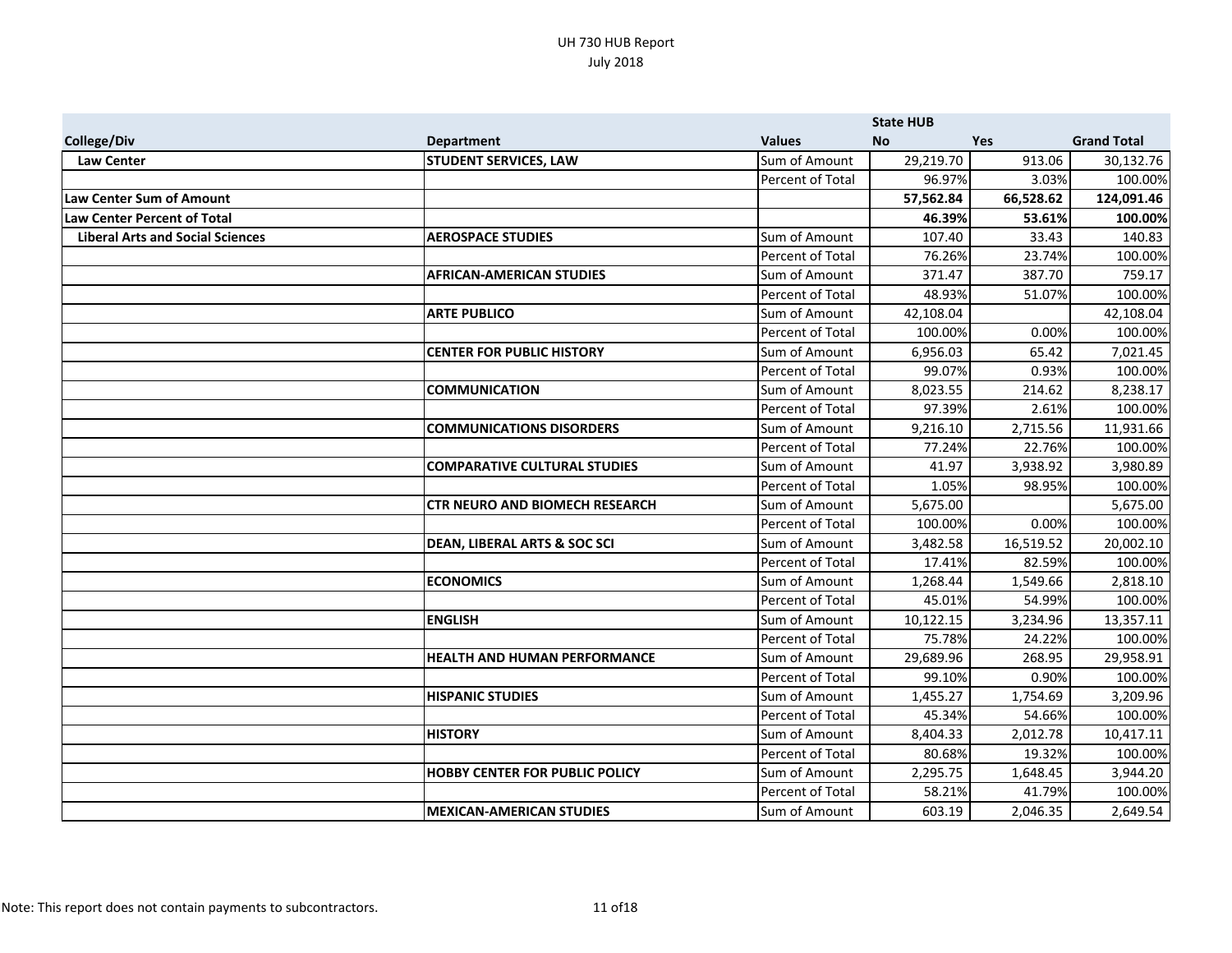|                                                          |                                                       |                  | <b>State HUB</b> |            |                    |
|----------------------------------------------------------|-------------------------------------------------------|------------------|------------------|------------|--------------------|
| College/Div                                              | <b>Department</b>                                     | <b>Values</b>    | <b>No</b>        | <b>Yes</b> | <b>Grand Total</b> |
| <b>Liberal Arts and Social Sciences</b>                  | <b>MEXICAN-AMERICAN STUDIES</b>                       | Percent of Total | 22.77%           | 77.23%     | 100.00%            |
|                                                          | <b>MILITARY SCIENCE</b>                               | Sum of Amount    | 164.20           |            | 164.20             |
|                                                          |                                                       | Percent of Total | 100.00%          | 0.00%      | 100.00%            |
|                                                          | <b>MODERN AND CLASSICAL LANGUAGES</b>                 | Sum of Amount    | 6,194.07         | 1,799.54   | 7,993.61           |
|                                                          |                                                       | Percent of Total | 77.49%           | 22.51%     | 100.00%            |
|                                                          | <b>PHILOSOPHY</b>                                     | Sum of Amount    |                  | 95.99      | 95.99              |
|                                                          |                                                       | Percent of Total | 0.00%            | 100.00%    | 100.00%            |
|                                                          | <b>POLITICAL SCIENCE</b>                              | Sum of Amount    | 7,675.28         | 534.29     | 8,209.57           |
|                                                          |                                                       | Percent of Total | 93.49%           | 6.51%      | 100.00%            |
|                                                          | <b>PSYCHOLOGY</b>                                     | Sum of Amount    | 36,367.41        | 3,372.19   | 39,739.60          |
|                                                          |                                                       | Percent of Total | 91.51%           | 8.49%      | 100.00%            |
|                                                          | <b>SOCIOLOGY</b>                                      | Sum of Amount    | 9,816.95         | 1,781.80   | 11,598.75          |
|                                                          |                                                       | Percent of Total | 84.64%           | 15.36%     | 100.00%            |
|                                                          | <b>WOMEN'S STUDIES PROGRAM</b>                        | Sum of Amount    | 2,237.70         | 618.24     | 2,855.94           |
|                                                          |                                                       | Percent of Total | 78.35%           | 21.65%     | 100.00%            |
| <b>Liberal Arts and Social Sciences Sum of Amount</b>    |                                                       |                  | 192,276.84       | 44,593.06  | 236,869.90         |
| <b>Liberal Arts and Social Sciences Percent of Total</b> |                                                       |                  | 81.17%           | 18.83%     | 100.00%            |
| Library                                                  | <b>UNIVERSITY LIBRARIES</b>                           | Sum of Amount    | 254,048.88       | 327,844.26 | 581,893.14         |
|                                                          |                                                       | Percent of Total | 43.66%           | 56.34%     | 100.00%            |
| <b>Library Sum of Amount</b>                             |                                                       |                  | 254,048.88       | 327,844.26 | 581,893.14         |
| <b>Library Percent of Total</b>                          |                                                       |                  | 43.66%           | 56.34%     | 100.00%            |
| <b>Natural Science and Mathematics</b>                   | <b>BIOLOGY &amp; BIOCHEMISTRY</b>                     | Sum of Amount    | 112,162.30       | 1,631.35   | 113,793.65         |
|                                                          |                                                       | Percent of Total | 98.57%           | 1.43%      | 100.00%            |
|                                                          | <b>CHEMISTRY</b>                                      | Sum of Amount    | 215,253.11       | 16,518.93  | 231,772.04         |
|                                                          |                                                       | Percent of Total | 92.87%           | 7.13%      | 100.00%            |
|                                                          | <b>COMPUTER SCIENCE</b>                               | Sum of Amount    | 67,955.10        | 17,729.55  | 85,684.65          |
|                                                          |                                                       | Percent of Total | 79.31%           | 20.69%     | 100.00%            |
|                                                          | <b>CTR FOR NUCLEAR RECEPTORS &amp; CELL SIGNALING</b> | Sum of Amount    | 47,646.25        | 3,253.37   | 50,899.62          |
|                                                          |                                                       | Percent of Total | 93.61%           | 6.39%      | 100.00%            |
|                                                          | <b>DEAN, NATURAL SCIENCE &amp; MATHE</b>              | Sum of Amount    | 62,532.12        | 8,757.66   | 71,289.78          |
|                                                          |                                                       | Percent of Total | 87.72%           | 12.28%     | 100.00%            |
|                                                          | <b>EARTH AND ATMOSPHERIC SCIENCES</b>                 | Sum of Amount    | 60,646.45        | 65,585.69  | 126,232.14         |
|                                                          |                                                       | Percent of Total | 48.04%           | 51.96%     | 100.00%            |
|                                                          | <b>HOUSTON COASTAL CENTER</b>                         | Sum of Amount    | 306.01           |            | 306.01             |
|                                                          |                                                       | Percent of Total | 100.00%          | 0.00%      | 100.00%            |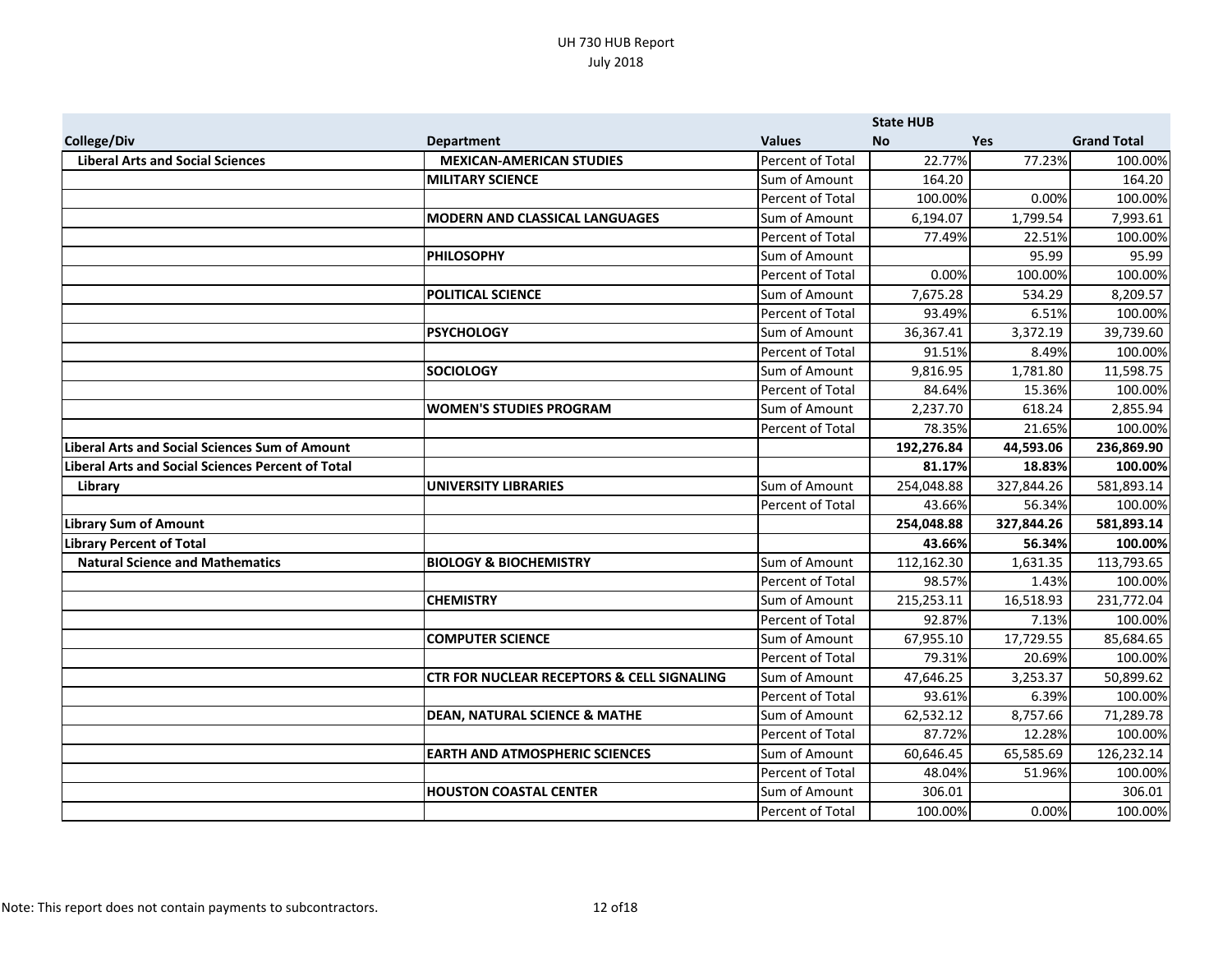|                                                         |                                               |                         | <b>State HUB</b> |            |                    |
|---------------------------------------------------------|-----------------------------------------------|-------------------------|------------------|------------|--------------------|
| <b>College/Div</b>                                      | <b>Department</b>                             | <b>Values</b>           | <b>No</b>        | <b>Yes</b> | <b>Grand Total</b> |
| <b>Natural Science and Mathematics</b>                  | INST FOR CLIMATE/ATMOSPHERIC SCIENCE (CAS)    | Sum of Amount           | 5,924.94         |            | 5,924.94           |
|                                                         |                                               | Percent of Total        | 100.00%          | 0.00%      | 100.00%            |
|                                                         | <b>MATHEMATICS</b>                            | Sum of Amount           | 17,631.82        | 13,117.69  | 30,749.51          |
|                                                         |                                               | Percent of Total        | 57.34%           | 42.66%     | 100.00%            |
|                                                         | <b>PHYSICS</b>                                | Sum of Amount           | 99,258.38        | 1,144.21   | 100,402.59         |
|                                                         |                                               | Percent of Total        | 98.86%           | 1.14%      | 100.00%            |
| <b>Natural Science and Mathematics Sum of Amount</b>    |                                               |                         | 689,316.48       | 127,738.45 | 817,054.93         |
| <b>Natural Science and Mathematics Percent of Total</b> |                                               |                         | 84.37%           | 15.63%     | 100.00%            |
| Optometry                                               | <b>DEAN, OPTOMETRY</b>                        | Sum of Amount           | 213,690.24       | 4,119.36   | 217,809.60         |
|                                                         |                                               | Percent of Total        | 98.11%           | 1.89%      | 100.00%            |
|                                                         | <b>OPT VISION SCIENCES</b>                    | Sum of Amount           | 47,752.25        | 5,189.28   | 52,941.53          |
|                                                         |                                               | Percent of Total        | 90.20%           | 9.80%      | 100.00%            |
|                                                         | <b>OPTOMETRY CLINIC</b>                       | Sum of Amount           | 440,024.89       | 12,340.24  | 452,365.13         |
|                                                         |                                               | Percent of Total        | 97.27%           | 2.73%      | 100.00%            |
| <b>Optometry Sum of Amount</b>                          |                                               |                         | 701,467.38       | 21,648.88  | 723,116.26         |
| <b>Optometry Percent of Total</b>                       |                                               |                         | 97.01%           | 2.99%      | 100.00%            |
| Pharmacy                                                | <b>DEAN, PHARMACY</b>                         | Sum of Amount           | 181,730.65       | 12,022.88  | 193,753.53         |
|                                                         |                                               | Percent of Total        | 93.79%           | 6.21%      | 100.00%            |
|                                                         | <b>EXPERIENTIAL PROGRAMS</b>                  | Sum of Amount           | 16,207.00        | 1,365.42   | 17,572.42          |
|                                                         |                                               | Percent of Total        | 92.23%           | 7.77%      | 100.00%            |
|                                                         | INSTITUTE OF COMMUNITY HEALTH                 | Sum of Amount           |                  | 89.95      | 89.95              |
|                                                         |                                               | Percent of Total        | 0.00%            | 100.00%    | 100.00%            |
|                                                         | PHAR HEALTH OUTCOMES & POLICY                 | Sum of Amount           | 12,928.07        | 8,518.88   | 21,446.95          |
|                                                         |                                               | Percent of Total        | 60.28%           | 39.72%     | 100.00%            |
|                                                         | PHARM PRACTICE & TRANS RESEARCH               | Sum of Amount           | 14,372.42        | 4,068.52   | 18,440.94          |
|                                                         |                                               | <b>Percent of Total</b> | 77.94%           | 22.06%     | 100.00%            |
|                                                         | PHARMACOLOGICAL & PHARMACEUTIC                | Sum of Amount           | 117,891.16       | 3,915.62   | 121,806.78         |
|                                                         |                                               | Percent of Total        | 96.79%           | 3.21%      | 100.00%            |
|                                                         | <b>STUDENT SERVICES PHARMACY</b>              | Sum of Amount           | 875.32           | 220.28     | 1,095.60           |
|                                                         |                                               | Percent of Total        | 79.89%           | 20.11%     | 100.00%            |
| <b>Pharmacy Sum of Amount</b>                           |                                               |                         | 344,004.62       | 30,201.55  | 374,206.17         |
| <b>Pharmacy Percent of Total</b>                        |                                               |                         | 91.93%           | 8.07%      | 100.00%            |
| Research                                                | <b>ENERGY LAB</b>                             | Sum of Amount           | 17,661.74        |            | 17,661.74          |
|                                                         |                                               | <b>Percent of Total</b> | 100.00%          | 0.00%      | 100.00%            |
|                                                         | <b>ADVANCED MANUFACTURING INSTITUTE (AMI)</b> | Sum of Amount           | 7,699.06         |            | 7,699.06           |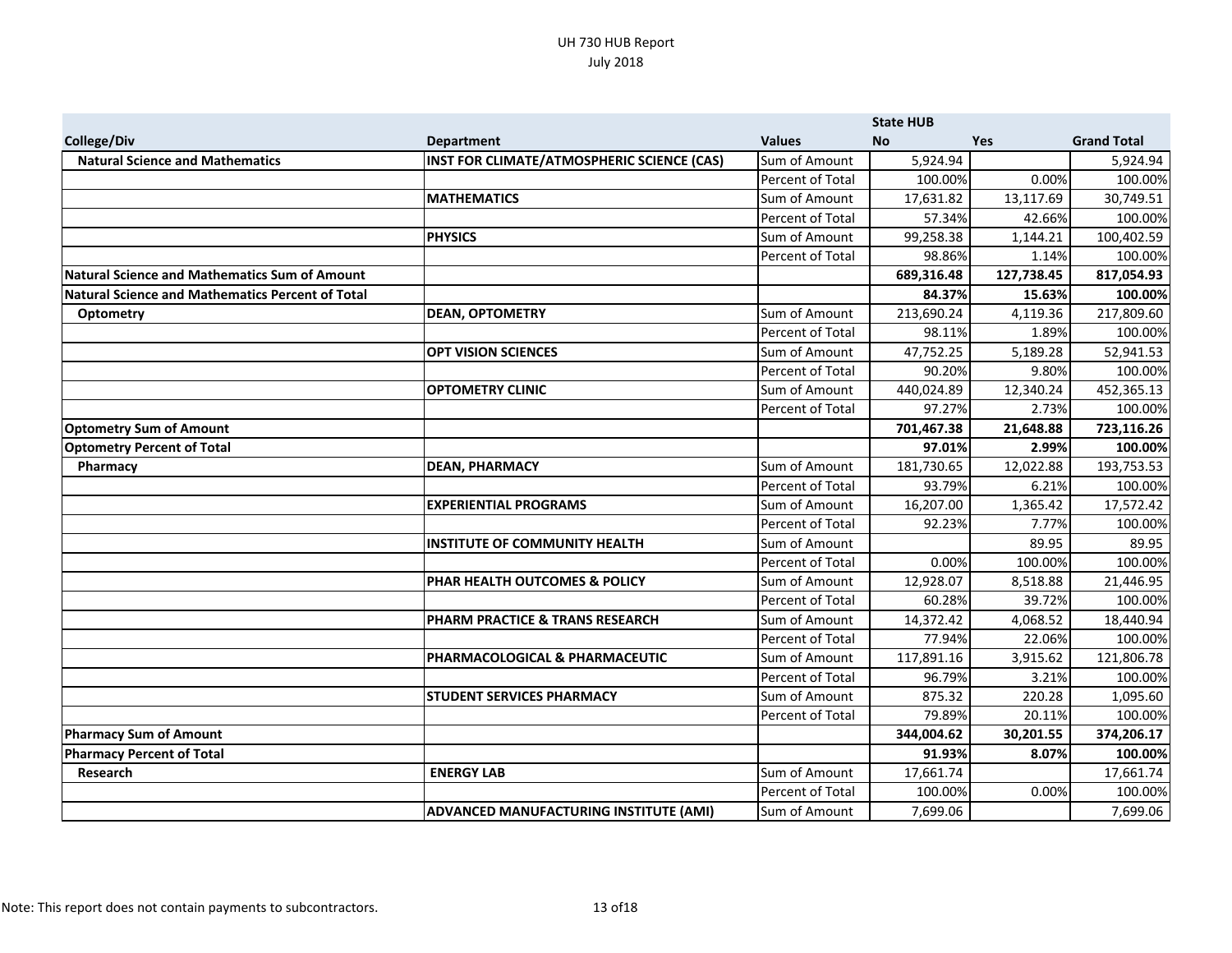|             |                                                     |                         | <b>State HUB</b> |            |                    |
|-------------|-----------------------------------------------------|-------------------------|------------------|------------|--------------------|
| College/Div | <b>Department</b>                                   | <b>Values</b>           | <b>No</b>        | <b>Yes</b> | <b>Grand Total</b> |
| Research    | ADVANCED MANUFACTURING INSTITUTE (AMI)              | <b>Percent of Total</b> | 100.00%          | 0.00%      | 100.00%            |
|             | <b>ANIMAL CARE OPERATIONS</b>                       | Sum of Amount           | 26,311.97        | 2,906.30   | 29,218.27          |
|             |                                                     | Percent of Total        | 90.05%           | 9.95%      | 100.00%            |
|             | <b>BUSINESS OPERATIONS</b>                          | Sum of Amount           |                  | 651.21     | 651.21             |
|             |                                                     | Percent of Total        | 0.00%            | 100.00%    | 100.00%            |
|             | <b>CENTER FOR ADVANCED COMPUTING &amp; DATA SYS</b> | Sum of Amount           | 387.67           | 143.65     | 531.32             |
|             |                                                     | Percent of Total        | 72.96%           | 27.04%     | 100.00%            |
|             | <b>CENTER FOR INNOVATION &amp; PARTNERSHIP</b>      | Sum of Amount           | 2,670.00         | 12,569.19  | 15,239.19          |
|             |                                                     | Percent of Total        | 17.52%           | 82.48%     | 100.00%            |
|             | <b>DOR COMMUNICATIONS</b>                           | Sum of Amount           |                  | 12,795.81  | 12,795.81          |
|             |                                                     | Percent of Total        | 0.00%            | 100.00%    | 100.00%            |
|             | <b>ENVIRONMENT HEALTH &amp; LIFE SAFETY</b>         | Sum of Amount           | 4,188.94         | 520.00     | 4,708.94           |
|             |                                                     | Percent of Total        | 88.96%           | 11.04%     | 100.00%            |
|             | <b>GRANT DEVELOPMENT</b>                            | Sum of Amount           | 13.98            | 1,872.89   | 1,886.87           |
|             |                                                     | Percent of Total        | 0.74%            | 99.26%     | 100.00%            |
|             | <b>GRANTS AND CONTRACTS</b>                         | Sum of Amount           | 1,331.03         | 19,014.11  | 20,345.14          |
|             |                                                     | Percent of Total        | 6.54%            | 93.46%     | 100.00%            |
|             | <b>HEALTH RESEARCH INSTITUTE</b>                    | Sum of Amount           | 596.39           | 1,226.25   | 1,822.64           |
|             |                                                     | Percent of Total        | 32.72%           | 67.28%     | 100.00%            |
|             | OFFICE OF INTELLECTUAL PROPERTY MGMT                | Sum of Amount           | 220,802.58       | 432.57     | 221,235.15         |
|             |                                                     | Percent of Total        | 99.80%           | 0.20%      | 100.00%            |
|             | <b>RESEARCH</b>                                     | Sum of Amount           | 23,423.47        | 2,141.00   | 25,564.47          |
|             |                                                     | Percent of Total        | 91.63%           | 8.37%      | 100.00%            |
|             | <b>RESEARCH ADMINISTRATION</b>                      | Sum of Amount           | 38,321.59        |            | 38,321.59          |
|             |                                                     | Percent of Total        | 100.00%          | 0.00%      | 100.00%            |
|             | <b>RESEARCH INFORMATION CENTER</b>                  | Sum of Amount           | 1,533.34         |            | 1,533.34           |
|             |                                                     | Percent of Total        | 100.00%          | 0.00%      | 100.00%            |
|             | RESEARCH POLICIES/COMPLIANCE/COMMITTEES             | Sum of Amount           | 1,250.06         | 6,305.25   | 7,555.31           |
|             |                                                     | Percent of Total        | 16.55%           | 83.45%     | 100.00%            |
|             | <b>TIMES</b>                                        | Sum of Amount           | 95,877.14        | 4,910.88   | 100,788.02         |
|             |                                                     | Percent of Total        | 95.13%           | 4.87%      | 100.00%            |
|             | TX CTR SUPERCONDUCTIVITY AT UH                      | Sum of Amount           | 36,199.25        | 3,227.00   | 39,426.25          |
|             |                                                     | Percent of Total        | 91.82%           | 8.18%      | 100.00%            |
|             | <b>TX OBESITY RESEARCH CENTER</b>                   | Sum of Amount           | 2,074.24         | 1,003.34   | 3,077.58           |
|             |                                                     | Percent of Total        | 67.40%           | 32.60%     | 100.00%            |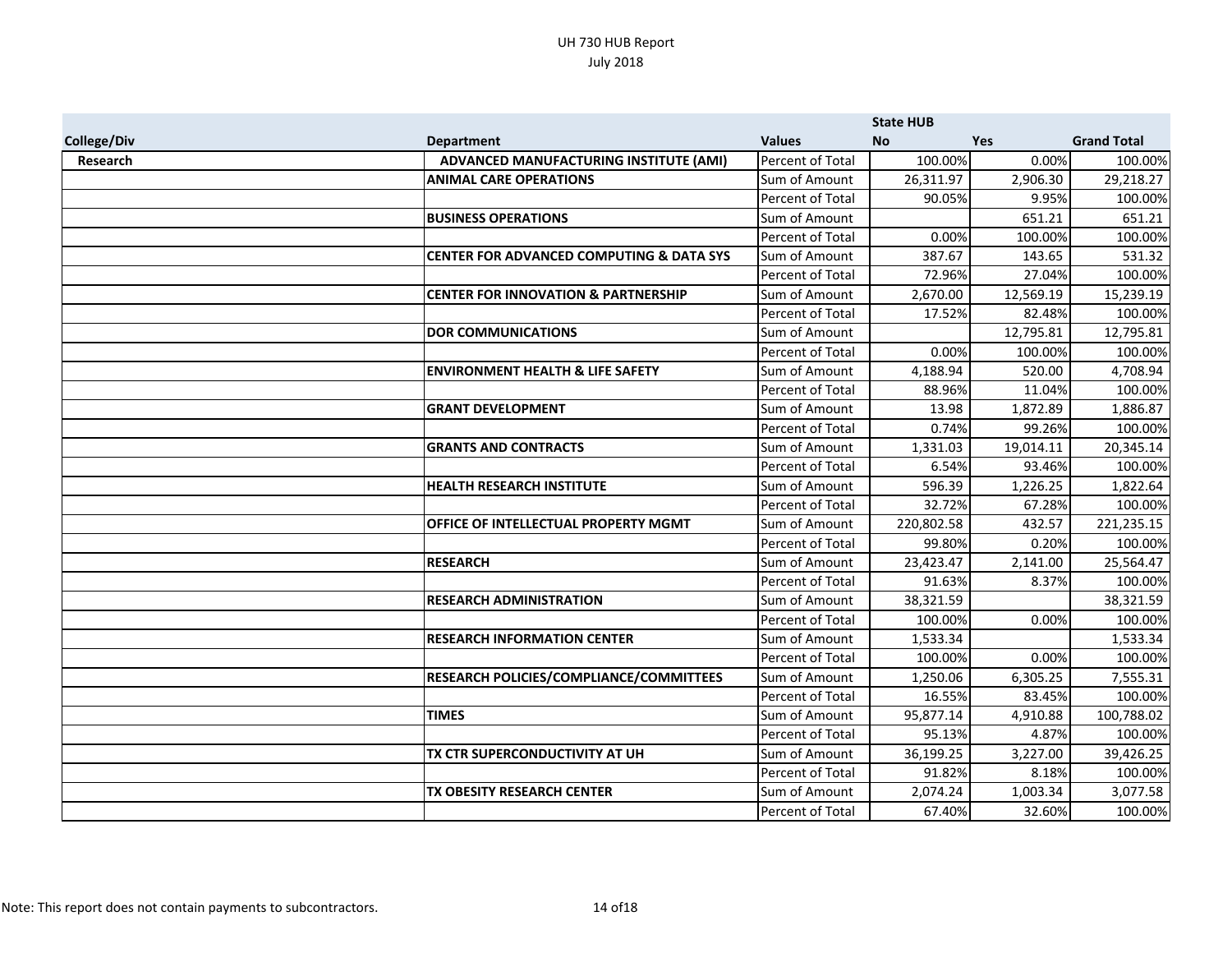|                                  |                                                  |                         | <b>State HUB</b> |           |                    |
|----------------------------------|--------------------------------------------------|-------------------------|------------------|-----------|--------------------|
| <b>College/Div</b>               | <b>Department</b>                                | <b>Values</b>           | <b>No</b>        | Yes       | <b>Grand Total</b> |
| <b>Research Sum of Amount</b>    |                                                  |                         | 480,342.45       | 69,719.45 | 550,061.90         |
| <b>Research Percent of Total</b> |                                                  |                         | 87.33%           | 12.67%    | 100.00%            |
| <b>Student Affairs</b>           | <b>ADMISSIONS</b>                                | Sum of Amount           | 10,769.71        | 38,957.00 | 49,726.71          |
|                                  |                                                  | Percent of Total        | 21.66%           | 78.34%    | 100.00%            |
|                                  | <b>CAMPUS RECREATION</b>                         | Sum of Amount           | 45,676.15        | 735.67    | 46,411.82          |
|                                  |                                                  | Percent of Total        | 98.41%           | 1.59%     | 100.00%            |
|                                  | <b>CAMPUS SOLUTIONS SERVICES</b>                 | Sum of Amount           | 44,563.40        | 22,679.98 | 67,243.38          |
|                                  |                                                  | Percent of Total        | 66.27%           | 33.73%    | 100.00%            |
|                                  | <b>CENTER FOR DIVERSITY &amp; INCLUSION</b>      | Sum of Amount           | 526.43           | 633.39    | 1,159.82           |
|                                  |                                                  | Percent of Total        | 45.39%           | 54.61%    | 100.00%            |
|                                  | <b>CENTER FOR FRATERNITY &amp; SORORITY LIFE</b> | Sum of Amount           | 1,044.74         | 98.53     | 1,143.27           |
|                                  |                                                  | Percent of Total        | 91.38%           | 8.62%     | 100.00%            |
|                                  | <b>CENTER FOR STUDENT INVOLVEMENT</b>            | Sum of Amount           | 4,148.69         | 1,765.23  | 5,913.92           |
|                                  |                                                  | Percent of Total        | 70.15%           | 29.85%    | 100.00%            |
|                                  | <b>CENTER FOR STUDENT MEDIA</b>                  | Sum of Amount           | 5,565.79         | 324.84    | 5,890.63           |
|                                  |                                                  | Percent of Total        | 94.49%           | 5.51%     | 100.00%            |
|                                  | <b>CENTER FOR STUDENTS W/DISABILITIES</b>        | Sum of Amount           | 25,192.87        | 5,381.46  | 30,574.33          |
|                                  |                                                  | Percent of Total        | 82.40%           | 17.60%    | 100.00%            |
|                                  | <b>CHILDREN'S LEARNING CENTER</b>                | Sum of Amount           | 8,833.78         | 5,719.70  | 14,553.48          |
|                                  |                                                  | Percent of Total        | 60.70%           | 39.30%    | 100.00%            |
|                                  | <b>COUGARS IN RECOVERY</b>                       | Sum of Amount           |                  | 126.73    | 126.73             |
|                                  |                                                  | <b>Percent of Total</b> | 0.00%            | 100.00%   | 100.00%            |
|                                  | <b>COUNSELING AND PSYCH SVCS</b>                 | Sum of Amount           | 4,921.81         | 11.177.49 | 16,099.30          |
|                                  |                                                  | Percent of Total        | 30.57%           | 69.43%    | 100.00%            |
|                                  | <b>DEAN OF STUDENTS</b>                          | Sum of Amount           | 27,748.17        | 2,845.76  | 30,593.93          |
|                                  |                                                  | Percent of Total        | 90.70%           | 9.30%     | 100.00%            |
|                                  | <b>ENROLLMENT MANAGEMENT SERVICES</b>            | Sum of Amount           | 4,824.00         | 223.42    | 5,047.42           |
|                                  |                                                  | Percent of Total        | 95.57%           | 4.43%     | 100.00%            |
|                                  | <b>LGBTQ RESOURCE CENTER</b>                     | Sum of Amount           | 103.32           | 176.44    | 279.76             |
|                                  |                                                  | Percent of Total        | 36.93%           | 63.07%    | 100.00%            |
|                                  | OFFICE OF THE UNIVERSITY REGISTRAR               | Sum of Amount           | 41,103.15        | 8,180.88  | 49,284.03          |
|                                  |                                                  | Percent of Total        | 83.40%           | 16.60%    | 100.00%            |
|                                  | <b>RELIGION CENTER</b>                           | Sum of Amount           | 1.99             | 67.08     | 69.07              |
|                                  |                                                  | Percent of Total        | 2.88%            | 97.12%    | 100.00%            |
|                                  | <b>SCHOLARSHIPS AND FINANCIAL AID</b>            | Sum of Amount           | 10,220.26        | 4,970.48  | 15,190.74          |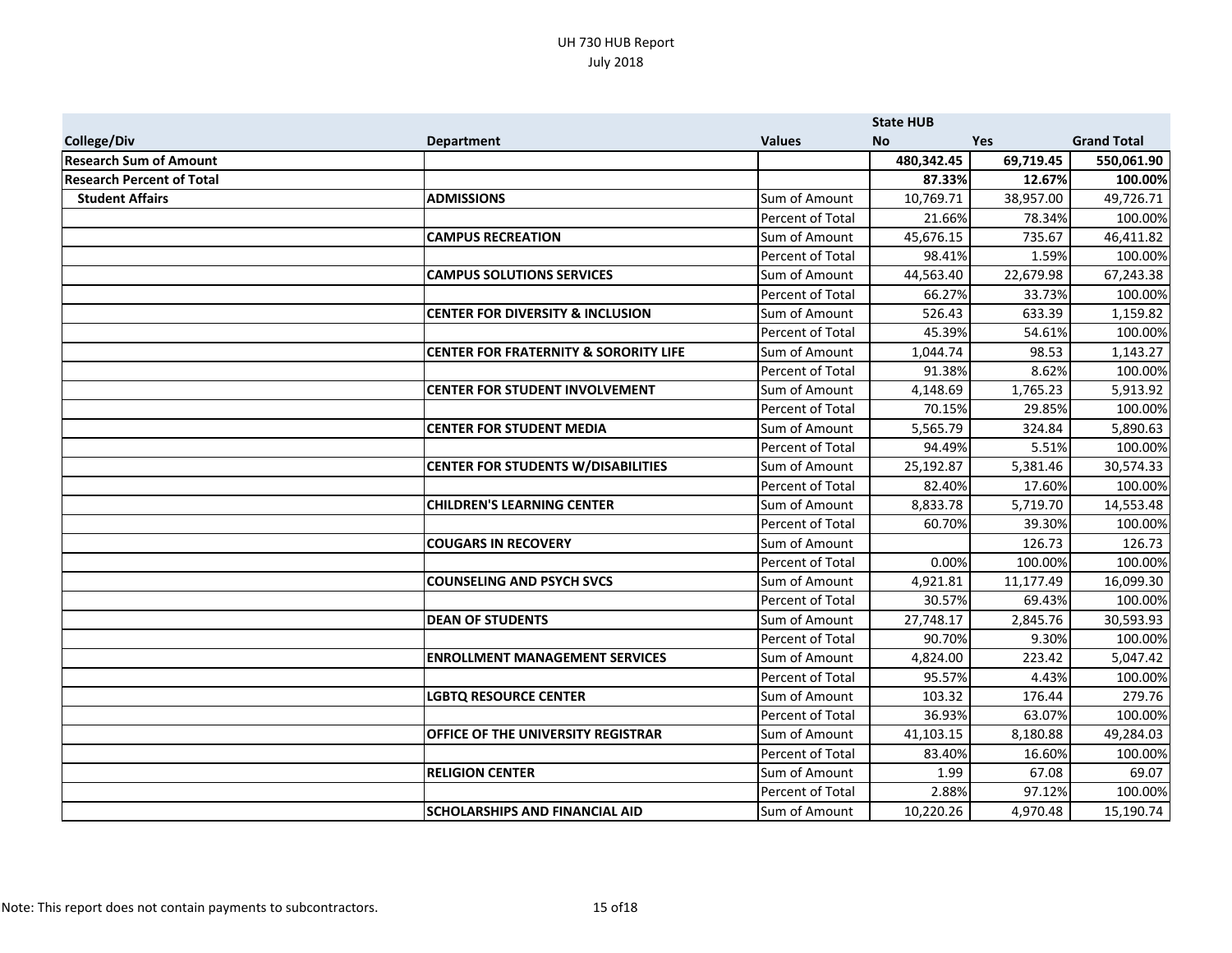|                                         |                                           |                         | <b>State HUB</b> |            |                    |
|-----------------------------------------|-------------------------------------------|-------------------------|------------------|------------|--------------------|
| College/Div                             | <b>Department</b>                         | <b>Values</b>           | <b>No</b>        | <b>Yes</b> | <b>Grand Total</b> |
| <b>Student Affairs</b>                  | <b>SCHOLARSHIPS AND FINANCIAL AID</b>     | <b>Percent of Total</b> | 67.28%           | 32.72%     | 100.00%            |
|                                         | <b>STU COMMUNICATION &amp; MARKETING</b>  | Sum of Amount           | 238.27           |            | 238.27             |
|                                         |                                           | Percent of Total        | 100.00%          | 0.00%      | 100.00%            |
|                                         | <b>STUDENT AFFAIRS</b>                    | Sum of Amount           | 3,276.49         | 475.16     | 3,751.65           |
|                                         |                                           | Percent of Total        | 87.33%           | 12.67%     | 100.00%            |
|                                         | <b>STUDENT AFFAIRS BUSINESS SERVICES</b>  | Sum of Amount           | 29.99            | 2,772.76   | 2,802.75           |
|                                         |                                           | Percent of Total        | 1.07%            | 98.93%     | 100.00%            |
|                                         | <b>STUDENT AFFAIRS IT SERVICES</b>        | Sum of Amount           |                  | 14,075.20  | 14,075.20          |
|                                         |                                           | Percent of Total        | 0.00%            | 100.00%    | 100.00%            |
|                                         | <b>STUDENT CENTER</b>                     | Sum of Amount           | 60,252.57        | 3,210.77   | 63,463.34          |
|                                         |                                           | Percent of Total        | 94.94%           | 5.06%      | 100.00%            |
|                                         | <b>STUDENT HEALTH CENTER</b>              | Sum of Amount           | 98,709.14        | 7,201.48   | 105,910.62         |
|                                         |                                           | Percent of Total        | 93.20%           | 6.80%      | 100.00%            |
|                                         | <b>STUDENT HOUSING - RESID LIFE</b>       | Sum of Amount           | 161,480.22       | 3,764.55   | 165,244.77         |
|                                         |                                           | Percent of Total        | 97.72%           | 2.28%      | 100.00%            |
|                                         | <b>UNIVERSITY CAREER SERVICES</b>         | Sum of Amount           | 10,489.03        | 3,608.83   | 14,097.86          |
|                                         |                                           | Percent of Total        | 74.40%           | 25.60%     | 100.00%            |
|                                         | <b>URBAN EXPERIENCE VPSA</b>              | Sum of Amount           | 7,616.39         | 77.20      | 7,693.59           |
|                                         |                                           | Percent of Total        | 99.00%           | 1.00%      | 100.00%            |
|                                         | <b>VETERAN SERVICES</b>                   | Sum of Amount           | 1,249.34         | 154.40     | 1,403.74           |
|                                         |                                           | Percent of Total        | 89.00%           | 11.00%     | 100.00%            |
|                                         | <b>WELLNESS CENTER</b>                    | Sum of Amount           | 379.55           |            | 379.55             |
|                                         |                                           | Percent of Total        | 100.00%          | 0.00%      | 100.00%            |
|                                         | <b>WOMEN &amp; GENDER RESOURCE CENTER</b> | Sum of Amount           | 1,108.82         | 1,766.53   | 2,875.35           |
|                                         |                                           | Percent of Total        | 38.56%           | 61.44%     | 100.00%            |
| <b>Student Affairs Sum of Amount</b>    |                                           |                         | 580,074.07       | 141,170.96 | 721,245.03         |
| <b>Student Affairs Percent of Total</b> |                                           |                         | 80.43%           | 19.57%     | 100.00%            |
| <b>Technology</b>                       | <b>CONSTRUCTION MANAGEMENT</b>            | Sum of Amount           | 15,696.73        | 370.43     | 16,067.16          |
|                                         |                                           | Percent of Total        | 97.69%           | 2.31%      | 100.00%            |
|                                         | CTR FOR INFO SCRTY, RES & EDU             | Sum of Amount           | 31.53            |            | 31.53              |
|                                         |                                           | Percent of Total        | 100.00%          | 0.00%      | 100.00%            |
|                                         | <b>DEAN, TECHNOLOGY</b>                   | Sum of Amount           | 8,824.92         | 33,500.91  | 42,325.83          |
|                                         |                                           | Percent of Total        | 20.85%           | 79.15%     | 100.00%            |
|                                         | <b>ENGINEERING TECHNOLOGY</b>             | Sum of Amount           | 37,028.37        | 5,142.86   | 42,171.23          |
|                                         |                                           | Percent of Total        | 87.80%           | 12.20%     | 100.00%            |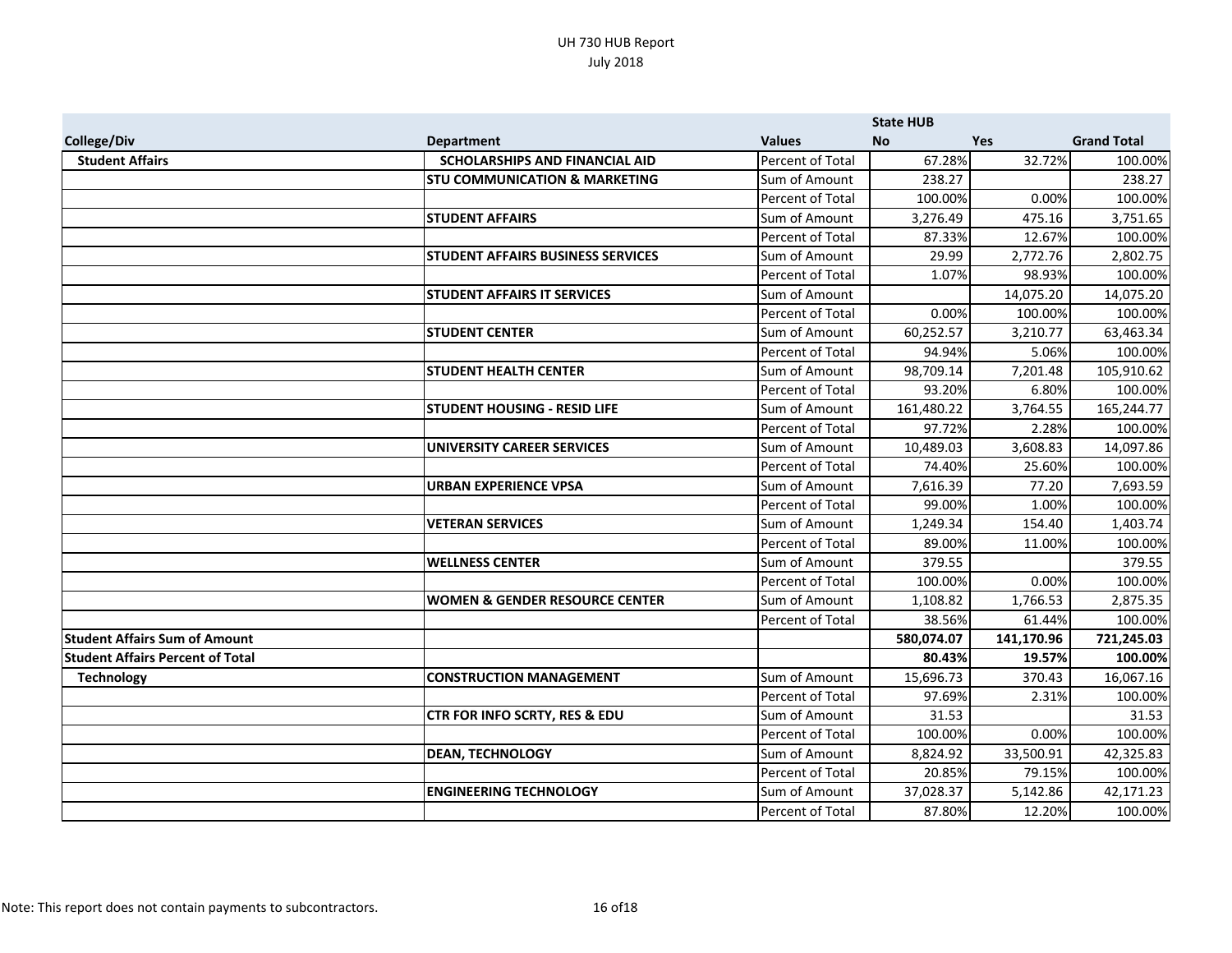|                                                   |                                           |                  | <b>State HUB</b> |            |                    |
|---------------------------------------------------|-------------------------------------------|------------------|------------------|------------|--------------------|
| College/Div                                       | <b>Department</b>                         | <b>Values</b>    | <b>No</b>        | <b>Yes</b> | <b>Grand Total</b> |
| <b>Technology</b>                                 | HUMAN DEVELOP AND CONSUMER SCI            | Sum of Amount    | 18,969.23        | 2,455.41   | 21,424.64          |
|                                                   |                                           | Percent of Total | 88.54%           | 11.46%     | 100.00%            |
|                                                   | <b>INFORMATION &amp; LOGISTICS TECH</b>   | Sum of Amount    | 5,324.21         | 51,651.30  | 56,975.51          |
|                                                   |                                           | Percent of Total | 9.34%            | 90.66%     | 100.00%            |
| <b>Technology Sum of Amount</b>                   |                                           |                  | 85,874.99        | 93,120.91  | 178,995.90         |
| <b>Technology Percent of Total</b>                |                                           |                  | 47.98%           | 52.02%     | 100.00%            |
| Univ Marketing, Comm & Media Rel                  | MARKETING-UNIV MKT, COMM & MEDIA REL      | Sum of Amount    | 32,719.21        |            | 32,719.21          |
|                                                   |                                           | Percent of Total | 100.00%          | 0.00%      | 100.00%            |
|                                                   | <b>MEDIA RELATIONS</b>                    | Sum of Amount    | 692.00           |            | 692.00             |
|                                                   |                                           | Percent of Total | 100.00%          | 0.00%      | 100.00%            |
|                                                   | VC/VP UNIV MKTG, COMM & MEDIA REL         | Sum of Amount    | 2,100.11         | 5,517.97   | 7,618.08           |
|                                                   |                                           | Percent of Total | 27.57%           | 72.43%     | 100.00%            |
| Univ Marketing, Comm & Media Rel Sum of Amount    |                                           |                  | 35,511.32        | 5,517.97   | 41,029.29          |
| Univ Marketing, Comm & Media Rel Percent of Total |                                           |                  | 86.55%           | 13.45%     | 100.00%            |
| <b>University Advancement</b>                     | <b>ALUMNI RELATIONS</b>                   | Sum of Amount    | 9,995.88         | 777.11     | 10,772.99          |
|                                                   |                                           | Percent of Total | 92.79%           | 7.21%      | 100.00%            |
|                                                   | <b>ANNUAL GIVING</b>                      | Sum of Amount    | 43,365.26        | 6,723.02   | 50,088.28          |
|                                                   |                                           | Percent of Total | 86.58%           | 13.42%     | 100.00%            |
|                                                   | <b>BUSINESS OPERATIONS</b>                | Sum of Amount    | 127,457.35       | 307.41     | 127,764.76         |
|                                                   |                                           | Percent of Total | 99.76%           | 0.24%      | 100.00%            |
|                                                   | <b>CAMPAIGN STRATEGIC INITIATIVES</b>     | Sum of Amount    | 25,406.58        | 7,680.68   | 33,087.26          |
|                                                   |                                           | Percent of Total | 76.79%           | 23.21%     | 100.00%            |
|                                                   | <b>DEVELOPMENT</b>                        | Sum of Amount    | 722.23           |            | 722.23             |
|                                                   |                                           | Percent of Total | 100.00%          | 0.00%      | 100.00%            |
|                                                   | <b>GIFT MANAGEMENT</b>                    | Sum of Amount    | 42.50            |            | 42.50              |
|                                                   |                                           | Percent of Total | 100.00%          | 0.00%      | 100.00%            |
|                                                   | <b>GIFT PROCESSING &amp; RECORDS</b>      | Sum of Amount    | 8,081.00         | 12.94      | 8,093.94           |
|                                                   |                                           | Percent of Total | 99.84%           | 0.16%      | 100.00%            |
|                                                   | <b>INFORMATION SYSTEM &amp; REPORTING</b> | Sum of Amount    | 47,850.00        | 2,500.00   | 50,350.00          |
|                                                   |                                           | Percent of Total | 95.03%           | 4.97%      | 100.00%            |
|                                                   | <b>PLANNED GIVING</b>                     | Sum of Amount    | 20,913.52        |            | 20,913.52          |
|                                                   |                                           | Percent of Total | 100.00%          | 0.00%      | 100.00%            |
|                                                   | <b>PRINCIPAL GIFTS</b>                    | Sum of Amount    | 12.99            | 61.16      | 74.15              |
|                                                   |                                           | Percent of Total | 17.52%           | 82.48%     | 100.00%            |
|                                                   | <b>PROSPECT MANAGEMENT &amp; RESEARCH</b> | Sum of Amount    | 8,313.45         |            | 8,313.45           |